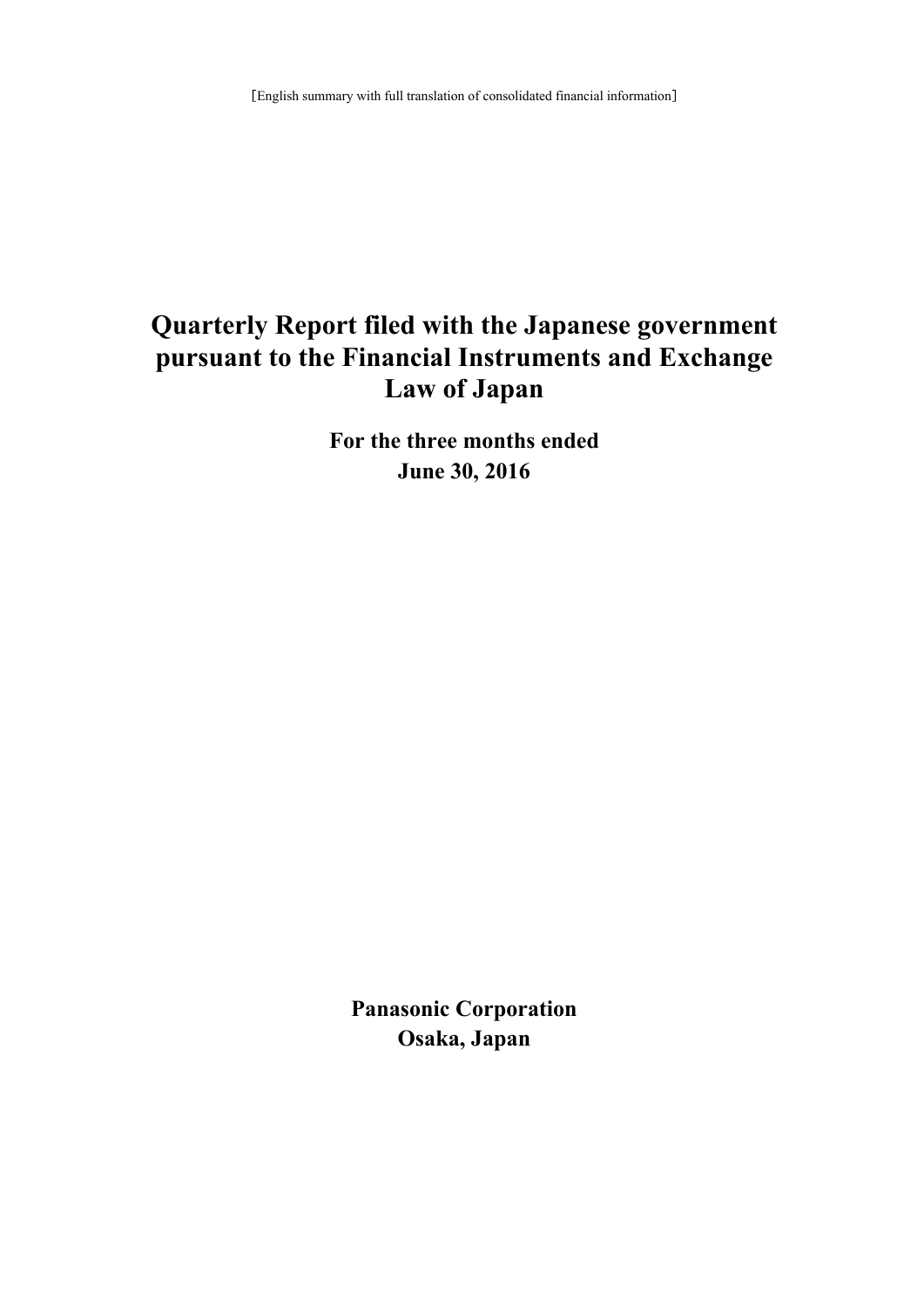# **CONTENTS**

# Page

| Ι. |                                        |   |
|----|----------------------------------------|---|
|    |                                        |   |
| π  | (3)<br>(4)<br>(5)<br>(6)<br>(7)<br>(8) |   |
| Ш  |                                        |   |
| M  |                                        | 9 |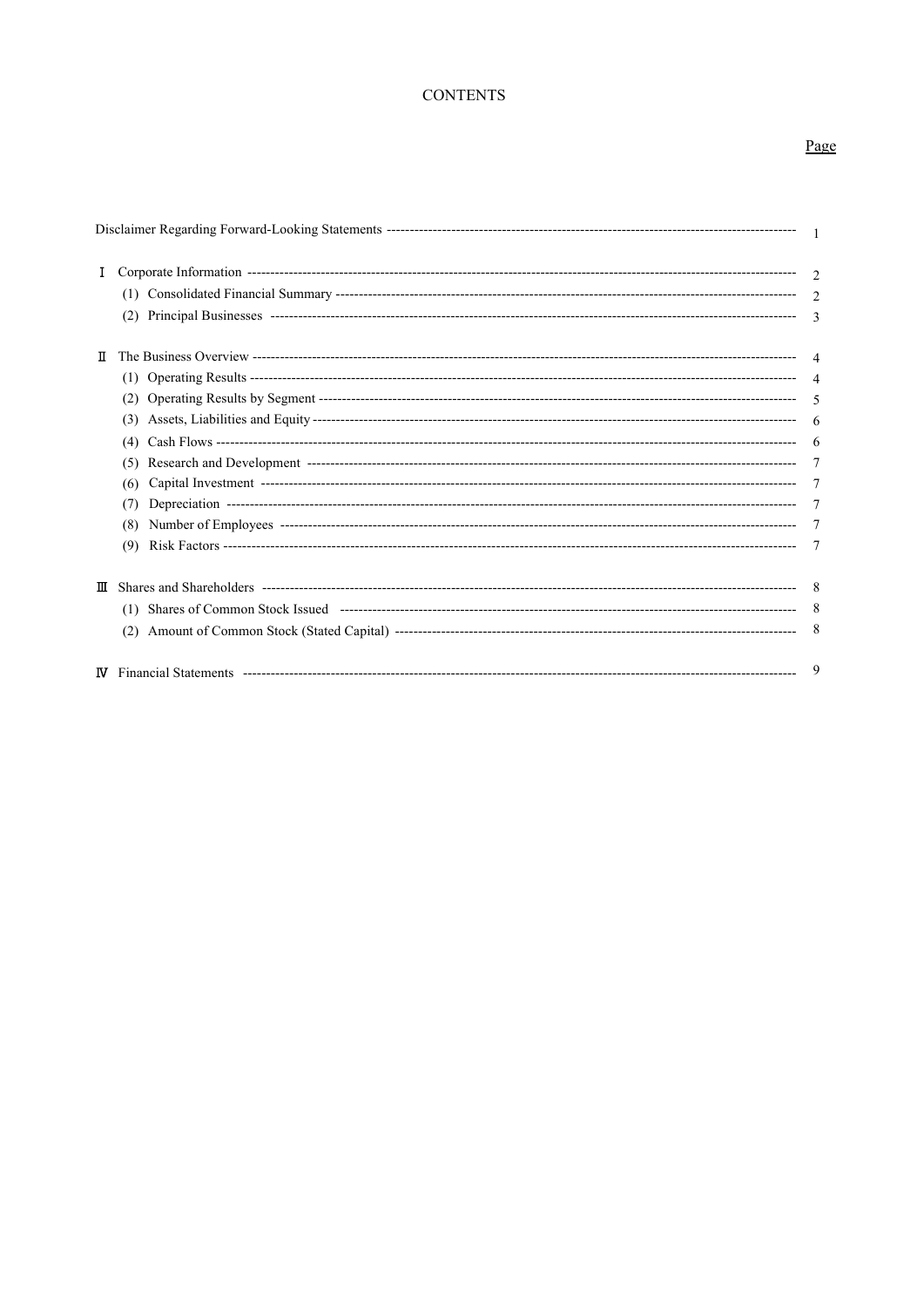#### **Disclaimer Regarding Forward-Looking Statements**

This quarterly report includes forward-looking statements (that include those within the meaning of Section 27A of the U.S. Securities Act of 1933, as amended, and Section 21E of the U.S. Securities Exchange Act of 1934), as amended about Panasonic and its Group companies (the Panasonic Group). Panasonic discloses its consolidated financial forecasts for fiscal 2017 based on International Financial Reporting Standards (IFRS). To the extent that statements in this quarterly report do not relate to historical or current facts, they constitute forward-looking statements. These forward-looking statements are based on the current assumptions and beliefs of the Panasonic Group in light of the information currently available to it, and involve known and unknown risks, uncertainties and other factors. Such risks, uncertainties and other factors may cause the Panasonic Group's actual results, performance, achievements or financial position to be materially different from any future results, performance, achievements or financial position expressed or implied by these forward-looking statements. Panasonic undertakes no obligation to publicly update any forward-looking statements after the date of this quarterly report. Investors are advised to consult any further disclosures by Panasonic in its subsequent filings under the Financial Instrument and Exchange Act of Japan (the FIEA) and other publicly disclosed documents.

The risks, uncertainties and other factors referred to above include, but are not limited to, economic conditions, particularly consumer spending and corporate capital expenditures in the Americas, Europe, Japan, China and other Asian countries; volatility in demand for electronic equipment and components from business and industrial customers, as well as consumers in many product and geographical markets; the possibility that excessive currency rate fluctuations of the U.S. dollar, the euro, the Chinese yuan and other currencies against the yen may adversely affect costs and prices of Panasonic's products and services and certain other transactions that are denominated in these foreign currencies; the possibility of the Panasonic Group incurring additional costs of raising funds, because of changes in the fund raising environment; the possibility of the Panasonic Group not being able to respond to rapid technological changes and changing consumer preferences with timely and cost-effective introductions of new products in markets that are highly competitive in terms of both price and technology; the possibility of not achieving expected results or incurring unexpected losses in connection with the alliances or mergers and acquisitions; the possibility of not being able to achieve its business objectives through joint ventures and other collaborative agreements with other companies, including due to the pressure of price reduction exceeding that which can be achieved by its effort and decrease in demand for products from business partners which Panasonic highly depends on in BtoB business areas; the possibility of the Panasonic Group not being able to maintain competitive strength in many product and geographical areas; the possibility of incurring expenses resulting from any defects in products or services of the Panasonic Group; the possibility that the Panasonic Group may face intellectual property infringement claims by third parties; current and potential, direct and indirect restrictions imposed by other countries over trade, manufacturing, labor and operations; fluctuations in market prices of securities and other assets in which the Panasonic Group has holdings or changes in valuation of long-lived assets, including property, plant and equipment and goodwill, deferred tax assets and uncertain tax positions; future changes or revisions to accounting policies or accounting rules; the possibility of incurring expenses resulting from a leakage of customers' or confidential information from Panasonic's systems due to unauthorized access or a detection of vulnerability of network-connected products of the Panasonic Group; as well as natural disasters including earthquakes, prevalence of infectious diseases throughout the world, disruption of supply chain and other events that may negatively impact business activities of the Panasonic Group. The factors listed above are not all-inclusive and further information is contained in the most recent English translated version of Panasonic's securities reports under the FIEA and any other documents which are disclosed on its website.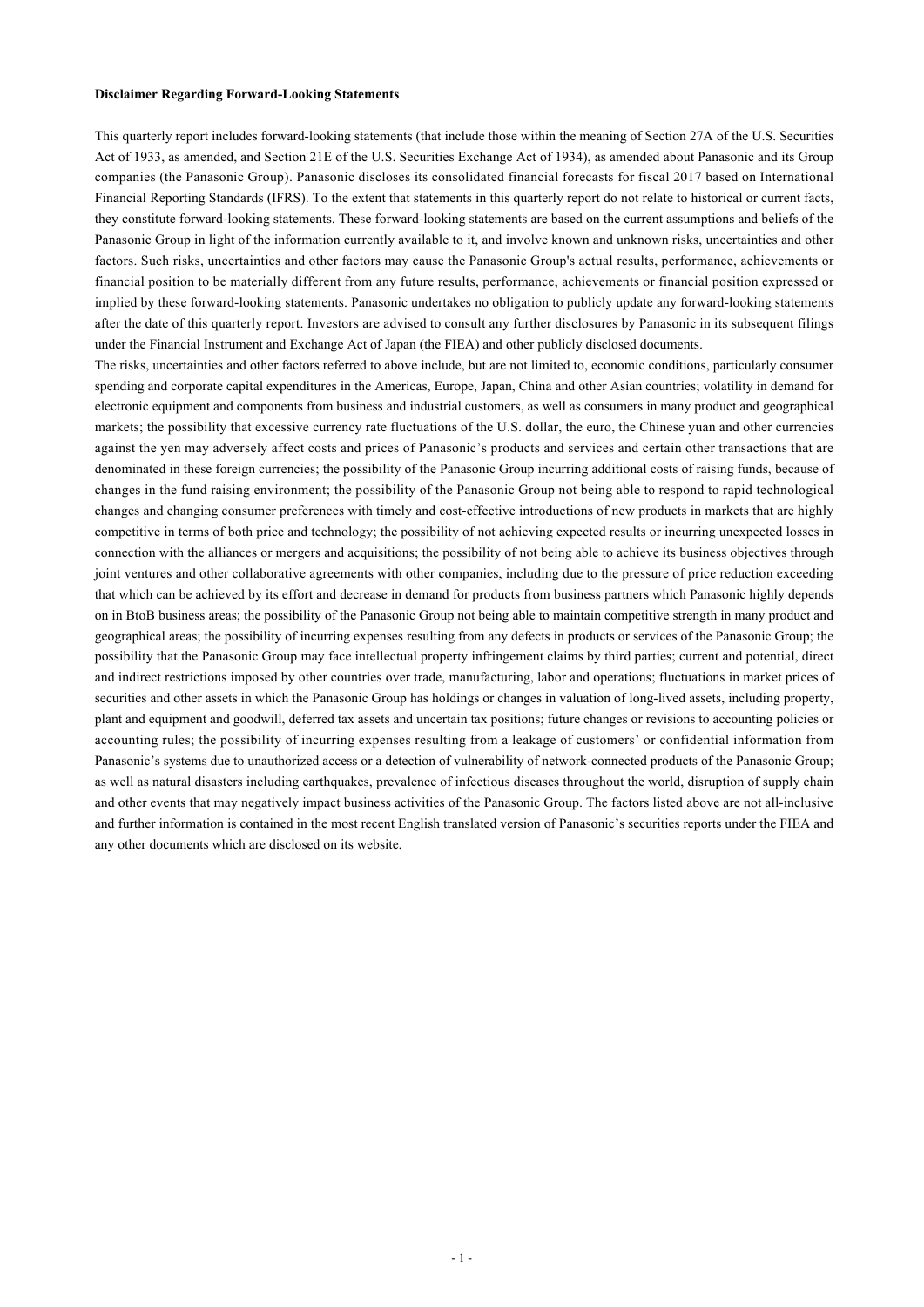### **Corporate Information**

### **(1) Consolidated Financial Summary**

| Yen (millions), except per share amounts |                                     |                                     |                                                                                                                                                                                                                    |
|------------------------------------------|-------------------------------------|-------------------------------------|--------------------------------------------------------------------------------------------------------------------------------------------------------------------------------------------------------------------|
| Year ended<br>March 31, 2016             | Three months ended<br>June 30, 2015 | Three months ended<br>June 30, 2016 |                                                                                                                                                                                                                    |
| 7,553,717                                | 1,857,843                           | 1,748,513                           | Net sales                                                                                                                                                                                                          |
| 217,048                                  | 72,675                              | 58,835                              | Income before income taxes                                                                                                                                                                                         |
| 193,256<br>(81, 821)                     | 59,519<br>140,501                   | 21,741<br>(142,220)                 | Net income attributable to<br>Panasonic Corporation<br>Comprehensive income (loss) attributable to<br>Panasonic Corporation                                                                                        |
|                                          |                                     |                                     |                                                                                                                                                                                                                    |
| 1,705,056                                | 1,940,485                           | 1,528,010                           | Total Panasonic Corporation shareholders' equity                                                                                                                                                                   |
| 1,854,314                                |                                     |                                     |                                                                                                                                                                                                                    |
| 5,596,982                                | 6,037,585                           | 5,399,889                           |                                                                                                                                                                                                                    |
| 83.40<br>83.39                           | 25.75<br>25.75                      | 9.37<br>9.37                        | Net income per share attributable to<br>Panasonic Corporation common<br>shareholders, basic (yen)<br>Net income per share attributable to<br>Panasonic Corporation common<br>shareholders, diluted (yen)           |
| 30.5                                     | 32.1                                | 28.3                                | assets $(\% )$                                                                                                                                                                                                     |
| 398,680                                  | 86,740                              | 26,164                              | Net cash provided by operating activities                                                                                                                                                                          |
| (274, 274)                               |                                     |                                     |                                                                                                                                                                                                                    |
| (308, 031)                               | (69, 144)                           | (80,793)                            |                                                                                                                                                                                                                    |
| 1,014,264                                | 1,247,544                           | 688,048                             |                                                                                                                                                                                                                    |
|                                          | 2,107,054<br>(72, 835)              | 1,663,365<br>(192, 246)             | Total equity<br>Total assets<br>Panasonic Corporation shareholders' equity / total<br>Net cash used in investing activities<br>Net cash used in financing activities<br>Cash and cash equivalents at end of period |

 Note: The Company's consolidated financial statements are prepared in conformity with U.S. generally accepted accounting principles (U.S. GAAP).

- 2 -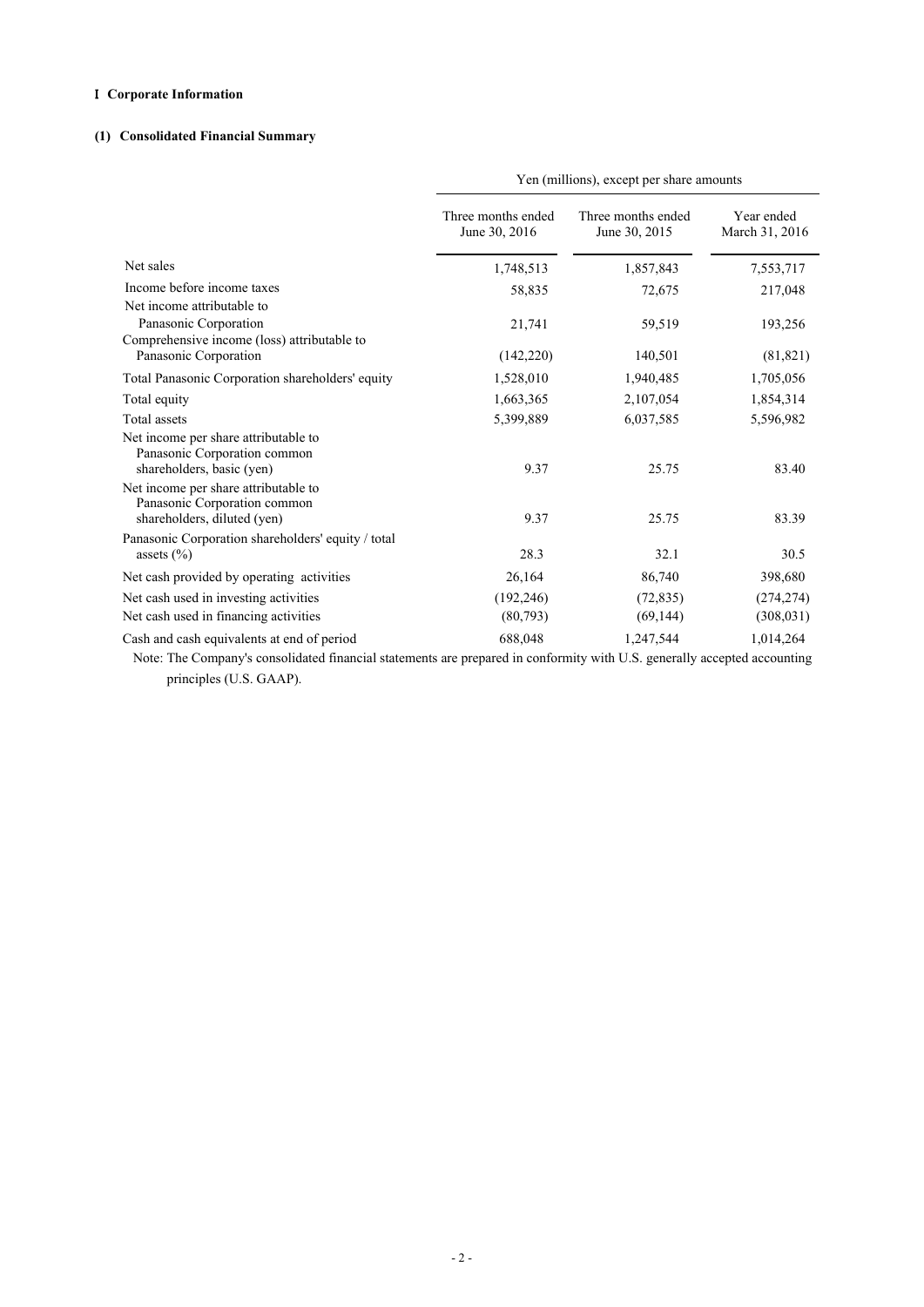#### **(2) Principal Businesses**

The Panasonic Group is comprised primarily of the parent Panasonic Corporation and 510 consolidated subsidiaries in and outside of Japan, operating in close cooperation with each other. As a comprehensive electronics manufacturer, Panasonic is engaged in development, production, sales and service activities in a broad array of business areas.

Panasonic supplies a spectrum of electric/electronic equipment and related products, which is categorized into the following five segments: Appliances, Eco Solutions, AVC Networks, Automotive & Industrial Systems, and Other. As of April 1, 2016, there were some changes in the structure of its internal organization of the reportable segments.

During the three months ended June 30, 2016, there was a change in principal businesses and major affiliated companies as follows.

#### Appliances:

Panasonic acquired all the shares of Hussmann Parent Inc., which had all the shares of Hussmann Corporation in the U.S., as of April 1, 2016. Both Hussmann Parent Inc. and Hussmann Corporation and their subsidiaries became subsidiaries of Panasonic.

The Company's consolidated financial statements have been prepared in conformity with U.S. GAAP, and the scope of affiliates are disclosed based on the definition of those accounting principles. The same applies to "II The Business Overview."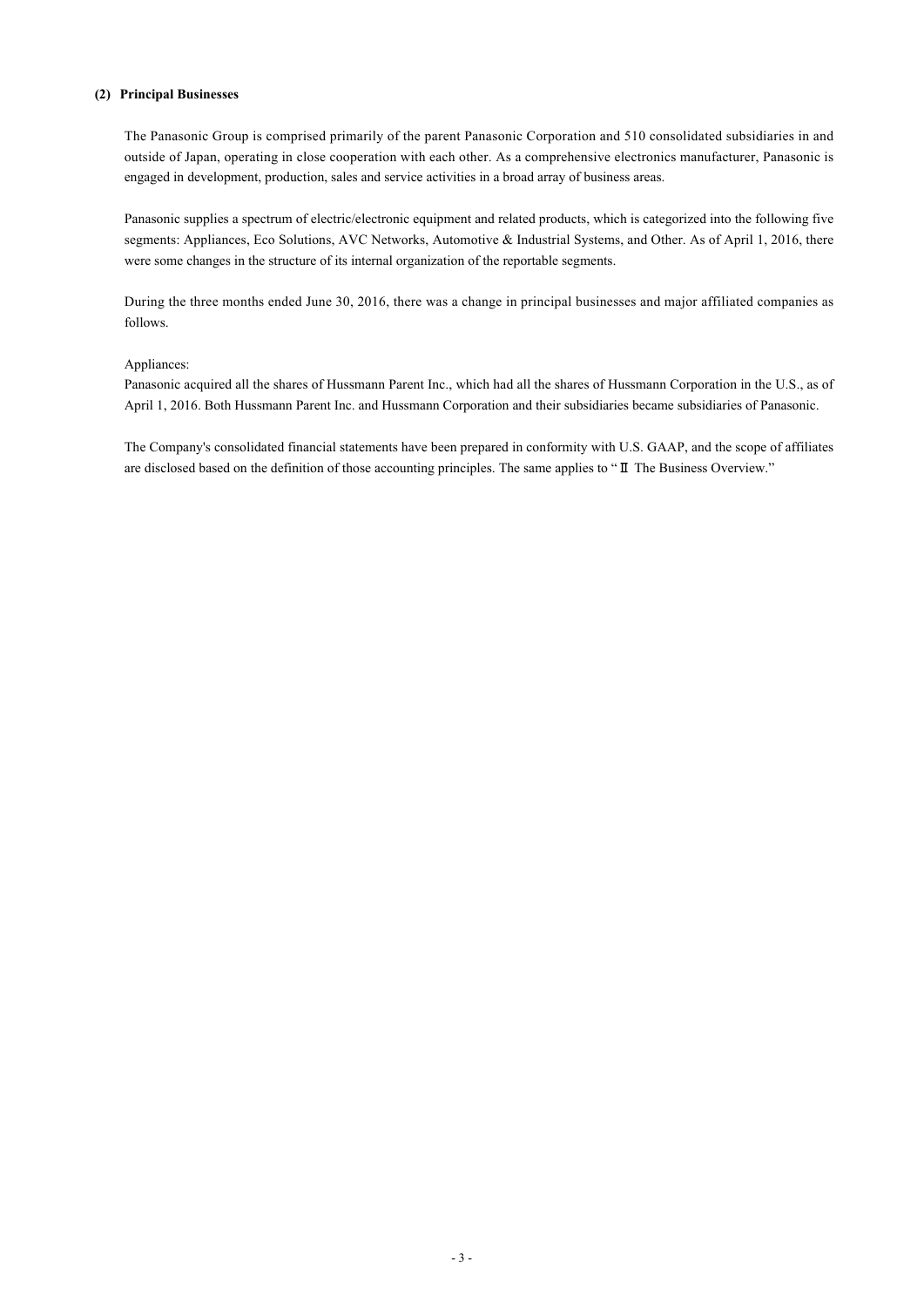### **The Business Overview**

### **(1) Operating Results**

During the fiscal 2017 first quarter under review, the Chinese economy continued to slow down, while the U.S. consumption was steady. The consumption recovery in Japan remained weak, and the European economy showed a mild recovery. Since U.K. voted to leave European Union in its referendum in June 2016, the outlook for the global economy has increasingly become uncertain.

Under such business circumstances, Panasonic positions its fiscal 2017 as a "year to lay a solid foundation for growth" toward its management targets in fiscal 2019 and focuses on its growth business. The Company has been executing various initiatives.

Taking initiatives in the fiscal 2017 first quarter for commercial refrigeration & food equipment business as one of the business pillars in its B2B business, as the Company announced in December 2015, the Company acquired all the shares of Hussmann Parent Inc. as of April 1, 2016 to consolidate Hussmann Corporation (Hussmann), a U.S.-based industrial refrigerated and freezer display case manufacturer, after receiving all the approval from relevant authorities to meet all conditions.

For housing business, in order to expand the remodeling business, Panasonic and PanaHome Corporation unified their brands into Panasonic Reform as of April 1, 2016 to integrate sales promotion strategy and take advantage of corporate-wide strengths. For elderly-care related businesses, the Company established Panasonic AGE-FREE Co., Ltd. as of April 1, 2016 by unifying its four related subsidiaries, to strengthen business management with integrated resources.

Consolidated group sales for the fiscal 2017 first quarter decreased by 6% to 1,748.5 billion yen from the same period of fiscal 2016 (a year ago). Domestic sales decreased year on year due mainly to sales decrease of solar photovoltaic systems for residential-use, while sales in home appliances were stable. Overseas sales also decreased year on year due mainly to a considerable impact from yen appreciation, although the sales of Hussmann were added and home appliance sales were stable in Asia.

Operating profit\* decreased by 13% to 66.9 billion yen from a year ago. This was due mainly to a fixed-cost increase such as an upfront investment toward future growth, although a negative impact of exchange rate movements and other factors were offset by an effect of rationalization. Income before income taxes decreased by 19% to 58.8 billion yen comparing with the same period of last year. Net income attributable to Panasonic Corporation decreased by 63% to 21.7 billion yen from a year ago. In addition to the effect for Income before income taxes mentioned above, this was due mainly to a decrease in provision for income taxes, the benefit from the revaluation of deferred tax assets as a result of the board resolution to introduce the consolidated tax system in fiscal 2016.

\* In order to be consistent with generally accepted financial reporting practices in Japan, operating profit, a non-GAAP measure, is presented as net sales less cost of sales and selling, general and administrative expenses. The Company believes that this is useful to investors in comparing the Company's financial results with those of other Japanese companies.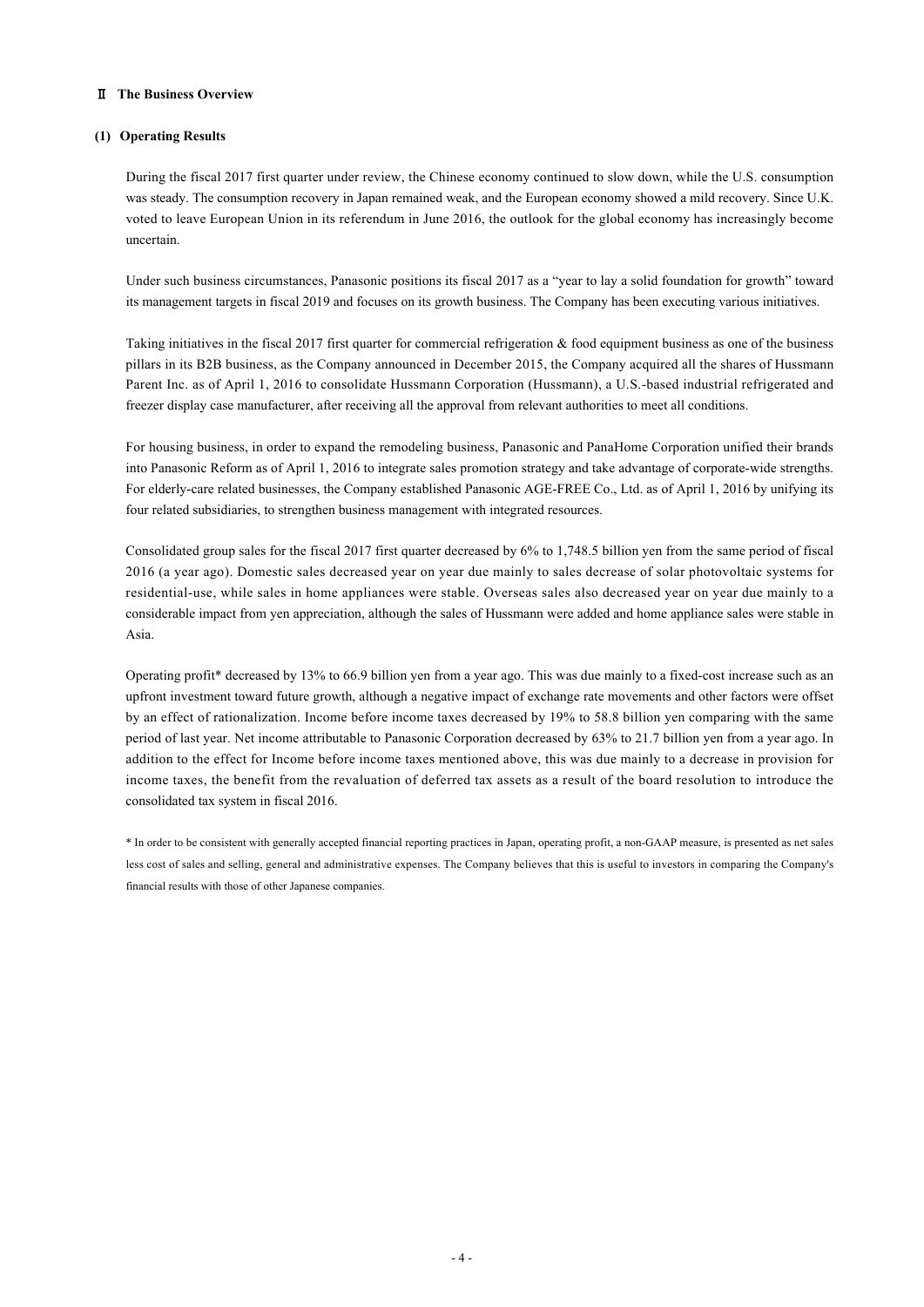### **(2) Operating Results by Segment**

The Company's first quarter consolidated sales and profits by segment with previous year comparisons are summarized as follows:

As of April 1, 2016, there were some changes in the structure of its internal organization of the reportable segments. Accordingly, the figures for segment information in fiscal 2016 have been reclassified to conform to the presentation for fiscal 2017.

The measure of segment profit of reportable segment was changed, from sales minus cost of sales and selling, general and administrative expenses which was the previous measure, to above-mentioned profit plus other income (deductions) excluding financial income (expenses) and exchange gains (losses) in fiscal 2017. The segment profit of reportable segment in fiscal 2016 has been restated to conform to the new measurement used in fiscal 2017.

#### *Appliances*

Sales increased by 2% to 616.3 billion yen from a year ago. This was due mainly to newly-consolidated Hussmann as well as continuation of favorable sales in Japan and Asia.

Segment profit significantly increased by 72% to 44.4 billion yen from a year ago due mainly to Hussmann, sales increase in value-added products and profit improvement in TV business.

#### *Eco Solutions*

Sales decreased by 4% to 350.2 billion yen from a year ago. This was due mainly to significant sales decrease in solar photovoltaic systems for residential-use due to market shrinkage, while sales in Panasonic Ecology Systems Co., Ltd. increased from a year ago due to favorable sales in air purifiers in China and pump business in Asia.

Segment profit decreased by 49% to 5.0 billion yen from a year ago due to sales decrease mainly in solar photovoltaic systems for residential-use and a fixed-cost increase for the upfront investment.

#### *AVC Networks*

Sales decreased by 9% to 249.9 billion yen from a year ago. This was due mainly to overseas sales decrease in communication business such as fixed-line phones and a negative impact from exchange rate fluctuation. In addition, the Kumamoto Earthquake in April 2016 in Japan affected on some device procurement.

Segment profit increased by 120% to 12.9 billion yen from a year ago due to improvement in product line-up such as a shift to high value-added products, and fixed-cost reductions.

### *Automotive& Industrial Systems*

Sales decreased by 11% to 617.4 billion yen from a year ago. This was due to significant sales decrease in the Industrial Business due to stagnant demand in ICT business and downsizing LCD panel business, and negative impact from exchange rate fluctuation.

Segment profit decreased by 47% to 18.2 billion yen from a year ago. Streamlining of material-related process could not offset the impact from sales decrease, price decline in LCD panels and an increase in the upfront investment for automotive business such as rechargeable batteries.

### *Other*

Sales decreased by 2% to 117.0 billion yen from a year ago.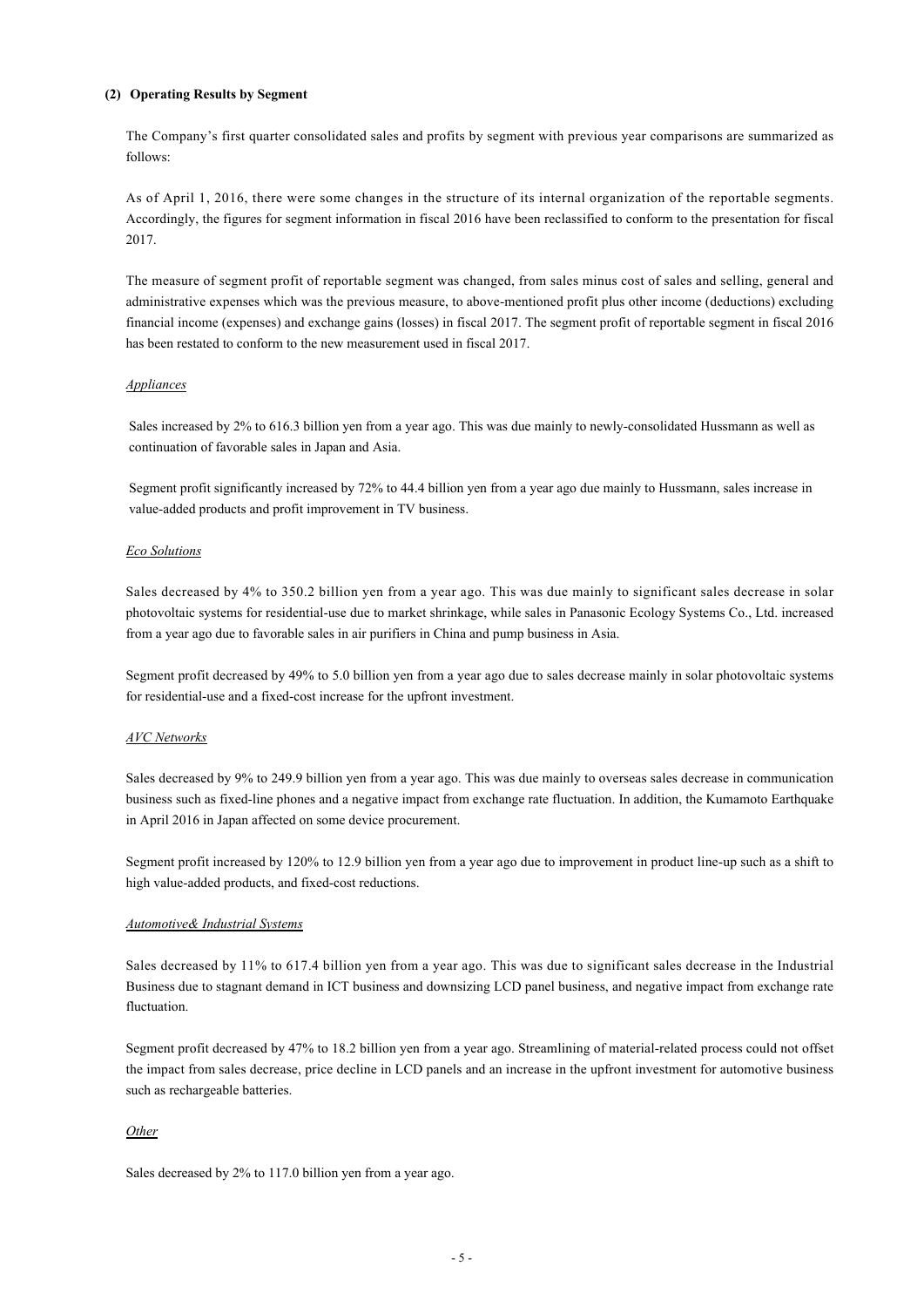Segment loss increased to 3.5 billion yen compared with a loss of 1.3 billion yen a year ago due mainly to fixed-cost increase in PanaHome Corporation.

### **(3) Assets, Liabilities and Equity**

The Company's consolidated total assets as of June 30, 2016 decreased by 197.1 billion yen to 5,399.9 billion yen from March 31, 2016. This was due mainly to impact of yen appreciation and a decrease in cash and cash equivalents, despite an increase in other assets including recording goodwill and intangible assets from the acquisition of Hussmann, and a seasonal increase in its inventory.

The Company's consolidated total liabilities as of June 30, 2016 decreased by 6.1 billion yen to 3,736.5 billion yen from March 31, 2016.

Panasonic Corporation shareholders' equity decreased by 177.0 billion yen, compared with March 31, 2016, to 1,528.0 billion yen due mainly to worsening accumulated other comprehensive income (loss) resulted mainly from yen appreciation, despite recording net income attributable to Panasonic Corporation. Adding noncontrolling interests to Panasonic Corporation shareholders' equity, total equity was 1,663.4 billion yen.

### **(4) Cash Flows**

#### *Cash flows from operating activities*

Net cash provided by operating activities for the first quarter ended June 30, 2016 amounted to 26.2 billion yen, a decrease of 60.5 billion yen from a year ago. This was due mainly to an increase in trade receivables.

#### *Cash flows from investing activities*

Net cash used in investing activities amounted to 192.3 billion yen, an increase of 119.5 billion yen from a year ago. This was due mainly to acquisition of Hussmann.

Accordingly, free cash flow (net cash provided by operating activities plus net cash provided by investing activities) decreased by 180.0 billion yen from a year ago to an outflow of 166.1 billion yen.

#### *Cash flows from financing activities*

Net cash used in financing activities amounted to 80.8 billion yen, an increase of 11.7 billion yen from a year ago. This was due mainly to an increase in dividend payments.

Taking exchange rate movement into consideration, cash and cash equivalents totaled 688.0 billion yen as of June 30, 2016, decreased by 326.2 billion yen compared with the end of the fiscal 2016.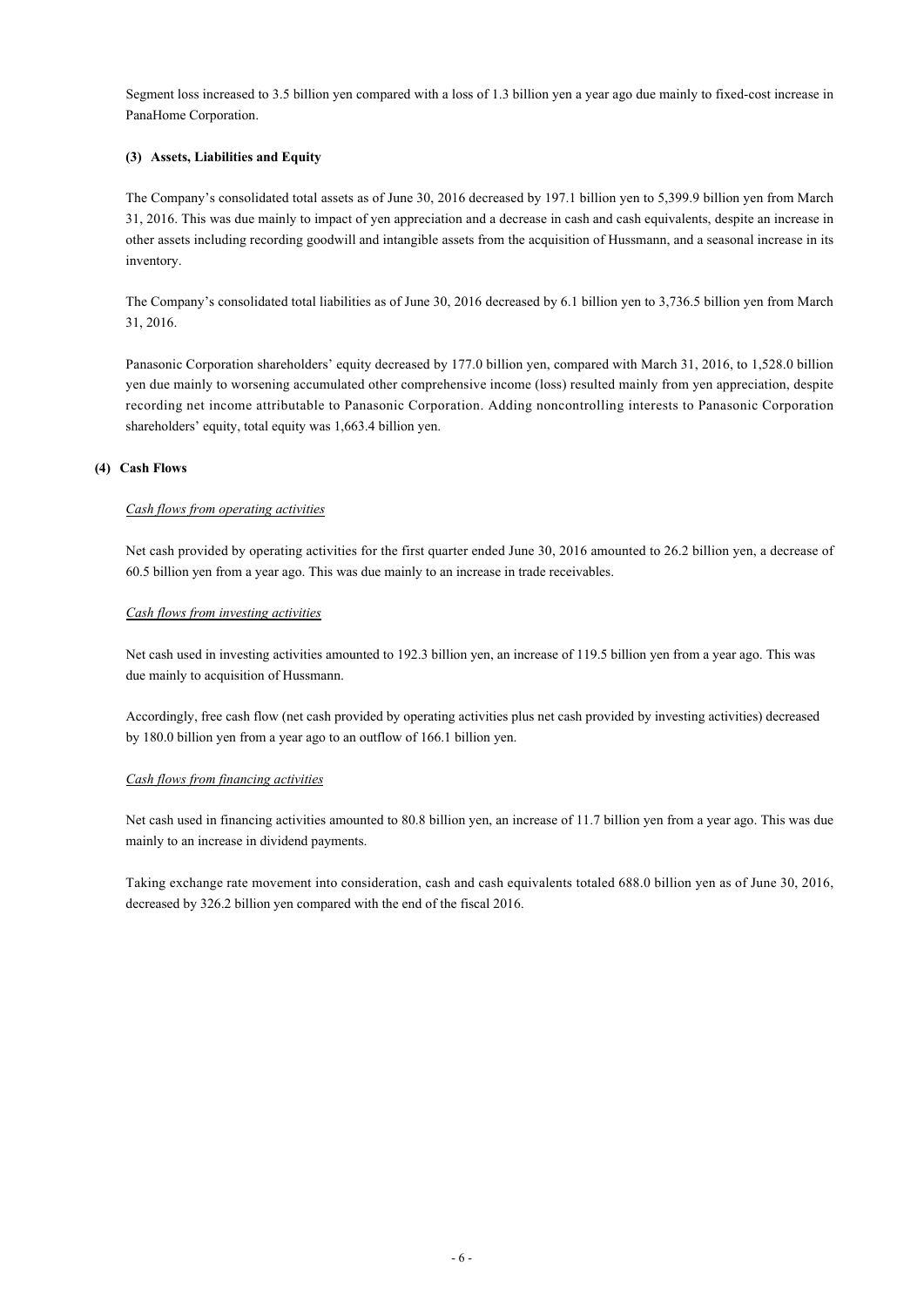### **(5) Research and Development**

Panasonic's R&D expenditures for the three months ended June 30, 2016 totaled 111.5 billion yen, up 0.4% from a year ago. There were no significant changes in R&D activities for the period.

### **(6) Capital Investment**

Panasonic's capital investment (tangible assets) for the three months ended June 30, 2016 totaled 44.1 billion yen, up 4% from a year ago.

### **(7) Depreciation**

Panasonic's depreciation (tangible assets) for the three months ended June 30, 2016 totaled 54.4 billion yen, down 6% from a year ago.

### **(8) Number of Employees**

Number of employees at the end of the first quarter of fiscal 2017 was 256,795, an increase of 7,275, compared with the end of the fiscal 2016.

### **(9) Risk Factors**

There were no risks newly identified during the three months ended June 30, 2016. There were no significant changes with regard to the "Risk Factors" stated in the annual securities report of the prior fiscal year.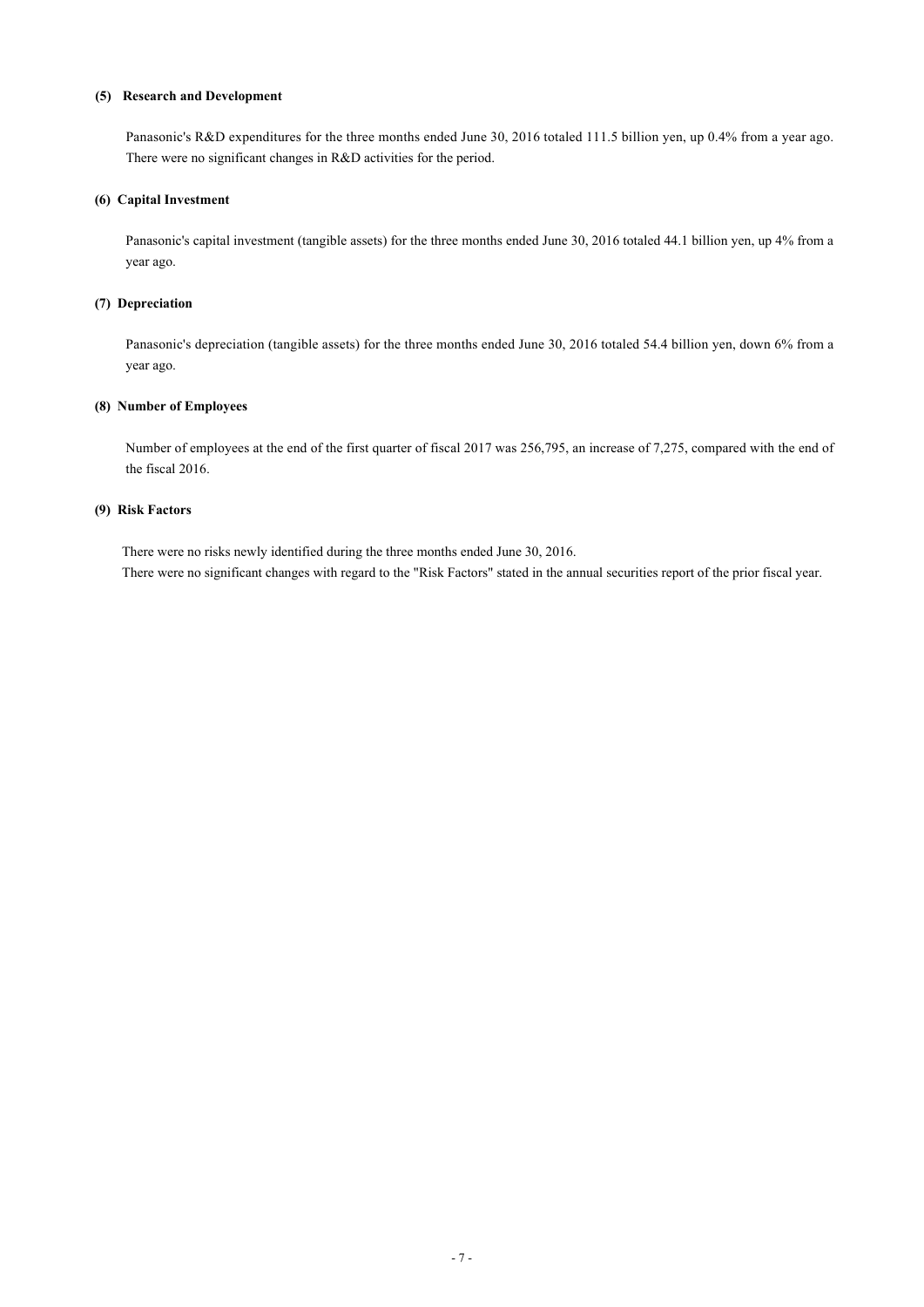### **Shares and Shareholders**

### **(1) Shares of Common Stock Issued as of June 30, 2016: 2,453,053,497 shares**

The common stock of the Company is listed on the Tokyo and Nagoya stock exchanges in Japan.

**(2) Amount of Common Stock (Stated Capital) as of June 30, 2016: 258,740 million yen**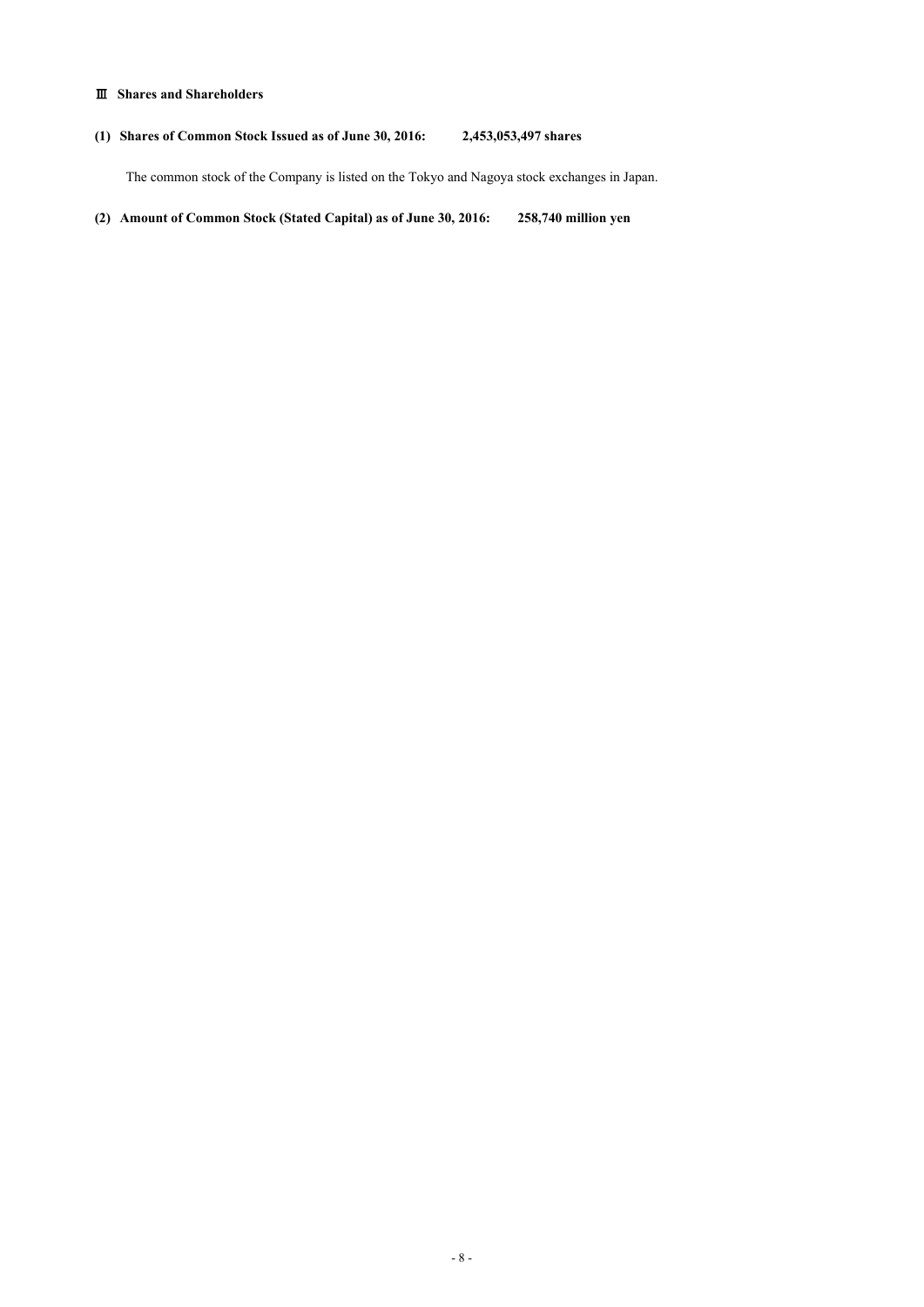## **CONTENTS**

### **Financial Statements**

Index of Consolidated Financial Statements of Panasonic Corporation and Subsidiaries:

|                                                                                       | Page |
|---------------------------------------------------------------------------------------|------|
|                                                                                       | 10   |
| Consolidated Statements of Income and Consolidated Statements of Comprehensive Income | 12   |
|                                                                                       | 13   |
|                                                                                       | 15   |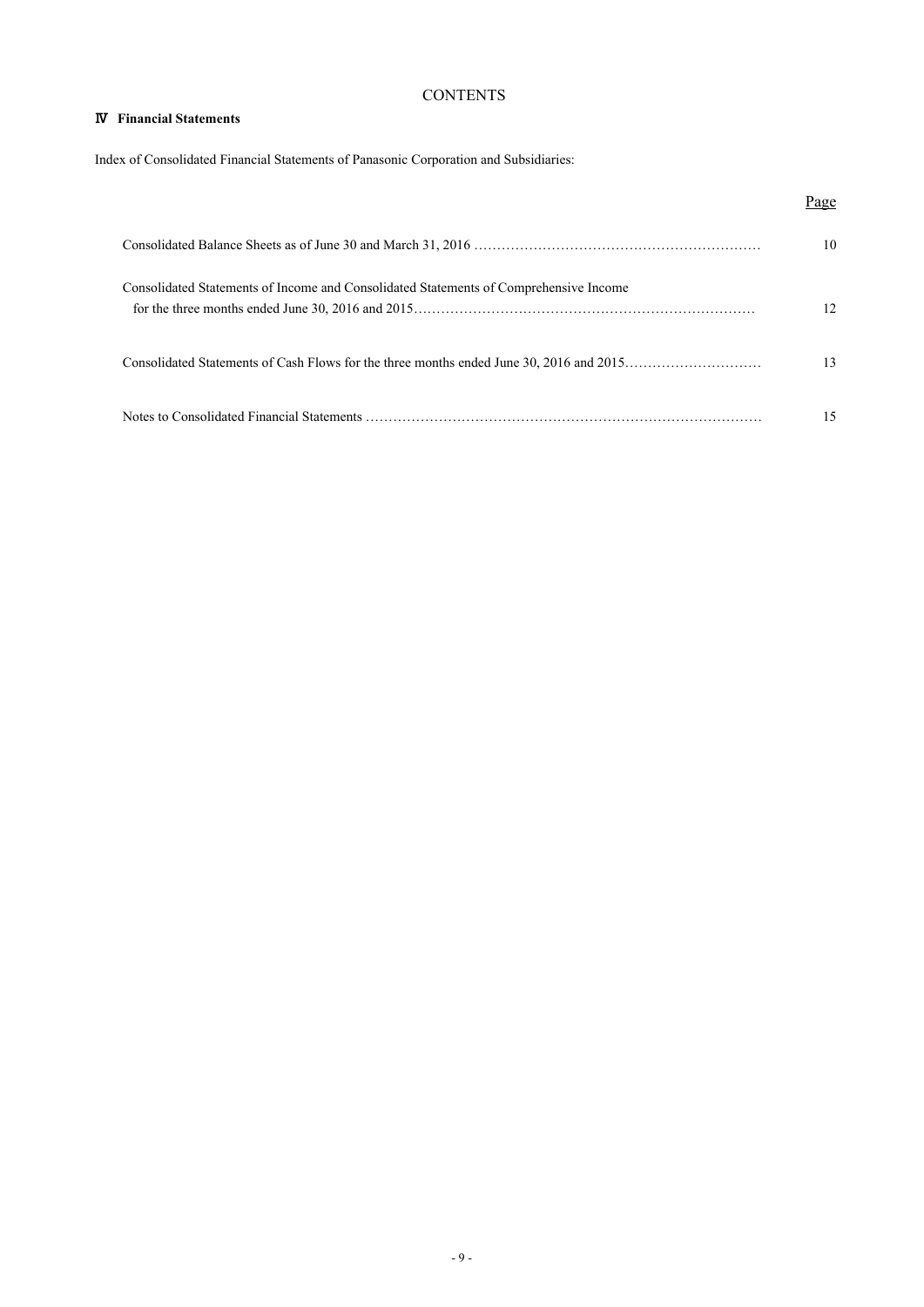### Consolidated Balance Sheets

# June 30 and March 31, 2016

| Assets                                  | Yen (millions) |                |
|-----------------------------------------|----------------|----------------|
|                                         | June 30, 2016  | March 31, 2016 |
| Current assets:                         |                |                |
| Cash and cash equivalents               | 688,048        | 1,014,264      |
| Time deposits                           |                | 146            |
| Trade receivables:                      |                |                |
| <b>Notes</b>                            | 61,857         | 58,715         |
| Accounts                                | 793,185        | 787,033        |
| Allowance for doubtful receivables      | (21,030)       | (22, 196)      |
| Net trade receivables                   | 834,012        | 823,552        |
| Inventories (Note 2)                    | 771,646        | 756,448        |
| Other current assets                    | 472,767        | 459,949        |
| Total current assets                    | 2,766,473      | 3,054,359      |
| Investments and advances (Note 3)       | 330,126        | 344,499        |
| Property, plant and equipment (Note 5): |                |                |
| Land                                    | 251,485        | 252,661        |
| <b>Buildings</b>                        | 1,370,961      | 1,396,046      |
| Machinery and equipment                 | 2,566,144      | 2,659,483      |
| Construction in progress                | 70,699         | 74,360         |
|                                         | 4,259,289      | 4,382,550      |
| Less accumulated depreciation           | 3,001,255      | 3,081,375      |
| Net property, plant and equipment       | 1,258,034      | 1,301,175      |
| Other assets:                           |                |                |
| Goodwill (Notes 14)                     | 542,578        | 461,992        |
| Intangible assets (Notes 5 and 14)      | 234,969        | 155,700        |
| Other assets                            | 267,709        | 279,257        |
| Total other assets                      | 1,045,256      | 896,949        |
|                                         | 5,399,889      | 5,596,982      |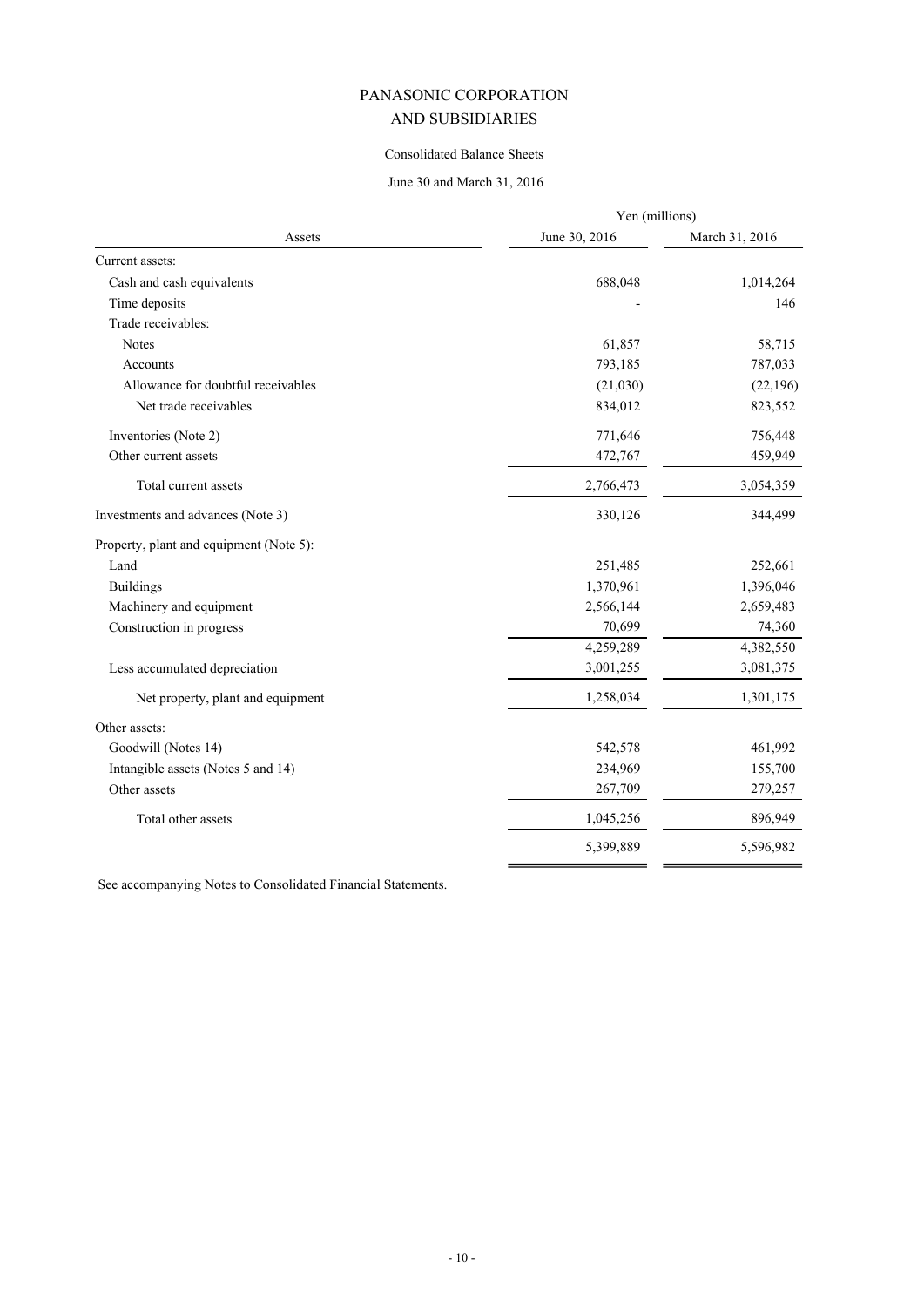### Consolidated Balance Sheets

### June 30 and March 31, 2016

|                                                                                          | Yen (millions)     |                    |
|------------------------------------------------------------------------------------------|--------------------|--------------------|
| Liabilities and Equity                                                                   | June 30, 2016      | March 31, 2016     |
| Current liabilities:                                                                     |                    |                    |
| Short-term debt, including current portion of<br>long-term debt                          | 22,789             | 21,728             |
| Trade payables:<br><b>Notes</b>                                                          |                    |                    |
|                                                                                          | 233,611            | 230,065            |
| Accounts<br>Total trade payables                                                         | 661,659<br>895,270 | 712,179<br>942,244 |
|                                                                                          |                    |                    |
| Accrued income taxes                                                                     | 44,141             | 41,869             |
| Accrued payroll                                                                          | 245,121            | 197,179            |
| Other accrued expenses                                                                   | 795,238            | 835,479            |
| Deposits and advances from customers                                                     | 104,408            | 84,651             |
| Employees' deposits                                                                      | 144                | 81                 |
| Other current liabilities                                                                | 262,582            | 257,669            |
| Total current liabilities                                                                | 2,369,693          | 2,380,900          |
| Noncurrent liabilities:                                                                  |                    |                    |
| Long-term debt                                                                           | 702,714            | 704,191            |
| Retirement and severance benefits                                                        | 454,839            | 470,175            |
| Other liabilities                                                                        | 209,278            | 187,402            |
| Total noncurrent liabilities                                                             | 1,366,831          | 1,361,768          |
| Equity (Note 7):                                                                         |                    |                    |
| Panasonic Corporation shareholders' equity:                                              |                    |                    |
| Common stock:                                                                            |                    |                    |
| Authorized - 4,950,000,000 shares<br>Issued                                              | 258,740            | 258,740            |
| $-2,453,053,497$ shares<br>Capital surplus                                               | 979,891            | 979,895            |
| Retained earnings (Note 13)                                                              | 1,152,207          | 1,165,282          |
| Accumulated other comprehensive income (loss) (Note 8):                                  |                    |                    |
| Cumulative translation adjustments                                                       | (307, 490)         | (138, 921)         |
| Unrealized holding gains of available-for-sale                                           |                    |                    |
| securities (Note 3)                                                                      | 12,856             | 20,205             |
| Unrealized holding gains of derivative instruments                                       | 5,187              | 1,646              |
| Pension liability adjustments                                                            | (342, 842)         | (351, 258)         |
|                                                                                          | (632, 289)         | (468, 328)         |
| Treasury stock, at cost:<br>132,064,273 shares (132,057,190 shares as of March 31, 2016) | (230, 539)         | (230, 533)         |
| Total Panasonic Corporation shareholders' equity                                         | 1,528,010          | 1,705,056          |
| Noncontrolling interests                                                                 | 135,355            | 149,258            |
| Total equity                                                                             | 1,663,365          | 1,854,314          |
|                                                                                          |                    |                    |
| Commitments and contingent liabilities (Notes 4 and 11)                                  |                    |                    |
|                                                                                          | 5,399,889          | 5,596,982          |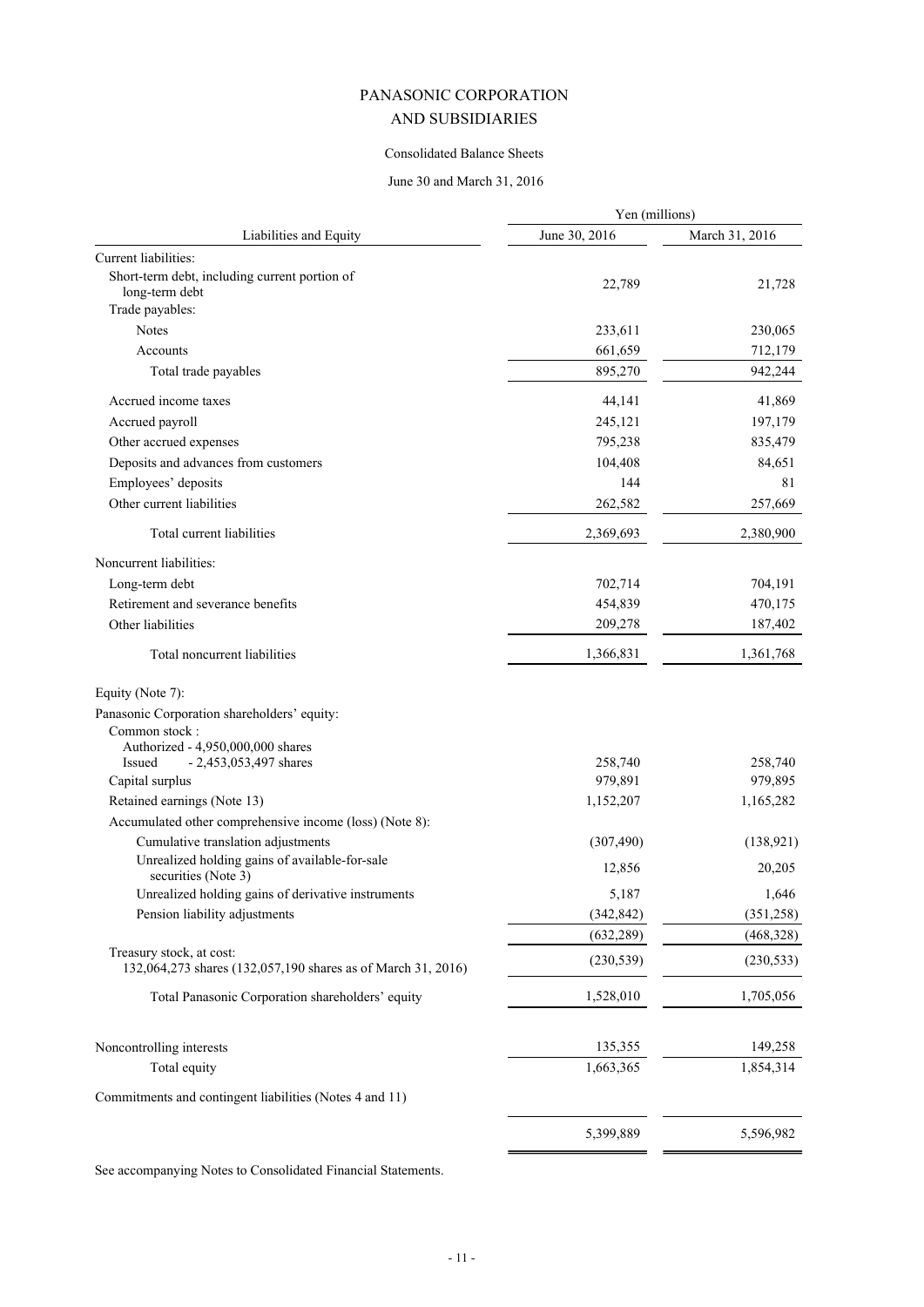### Consolidated Statements of Income and Consolidated Statements of Comprehensive Income (loss)

### Three months ended June 30, 2016 and 2015

### Consolidated Statements of Income

|                                                                                     | Yen (millions)             |             |
|-------------------------------------------------------------------------------------|----------------------------|-------------|
|                                                                                     | Three months ended June 30 |             |
|                                                                                     | 2016                       | 2015        |
| Revenues, costs and expenses:                                                       |                            |             |
| Net sales                                                                           | 1,748,513                  | 1,857,843   |
| Cost of sales (Note 8)                                                              | (1,246,934)                | (1,334,065) |
| Selling, general and administrative expenses                                        | (434, 647)                 | (447, 220)  |
| Interest income                                                                     | 3,751                      | 5,930       |
| Dividends received                                                                  | 1,318                      | 1,058       |
| Other income (Notes 8 and 9)                                                        | 4,588                      | 9,702       |
| Interest expense                                                                    | (3,159)                    | (4,656)     |
| Impairment losses of long-lived assets (Note 5)                                     | (169)                      | (1,020)     |
| Other deductions (Notes 8 and 9)                                                    | (14, 426)                  | (14, 897)   |
| Income before income taxes                                                          | 58,835                     | 72,675      |
| Provision for income taxes (Note 9)                                                 | 36,839                     | 11,306      |
| Equity in earnings of associated companies                                          | 3,130                      | 4,359       |
| Net income (Note 7)                                                                 | 25,126                     | 65,728      |
| Less net income attributable to noncontrolling interests                            | 3,385                      | 6,209       |
| Net income attributable to Panasonic Corporation                                    | 21,741                     | 59,519      |
|                                                                                     | Yen                        |             |
| Net income per share attributable to Panasonic Corporation<br>common shareholders : |                            |             |
| <b>Basic</b>                                                                        | 9.37                       | 25.75       |
| Diluted                                                                             | 9.37                       | 25.75       |

### Consolidated Statements of Comprehensive Income (Loss)

|                                                                           | Yen (millions)<br>Three months ended June 30 |         |
|---------------------------------------------------------------------------|----------------------------------------------|---------|
|                                                                           |                                              |         |
|                                                                           | 2016                                         | 2015    |
| Net income                                                                | 25,126                                       | 65,728  |
| Other comprehensive income (loss), net of tax (Note 8)                    |                                              |         |
| Translation adjustments                                                   | (180, 136)                                   | 38,011  |
| Unrealized holding gains (losses) of available-for-sale securities        | (7,371)                                      | 15,257  |
| Unrealized holding gains (losses) of derivative instruments               | 3,553                                        | (3,016) |
| Pension liability adjustments                                             | 8,449                                        | 30,716  |
|                                                                           | (175, 505)                                   | 80,968  |
| Comprehensive income (loss) (Note 7)                                      | (150, 379)                                   | 146,696 |
| Less Comprehensive income (loss) attributable to noncontrolling interests | (8,159)                                      | 6,195   |
| Comprehensive income (loss) attributable to Panasonic Corporation         | (142, 220)                                   | 140,501 |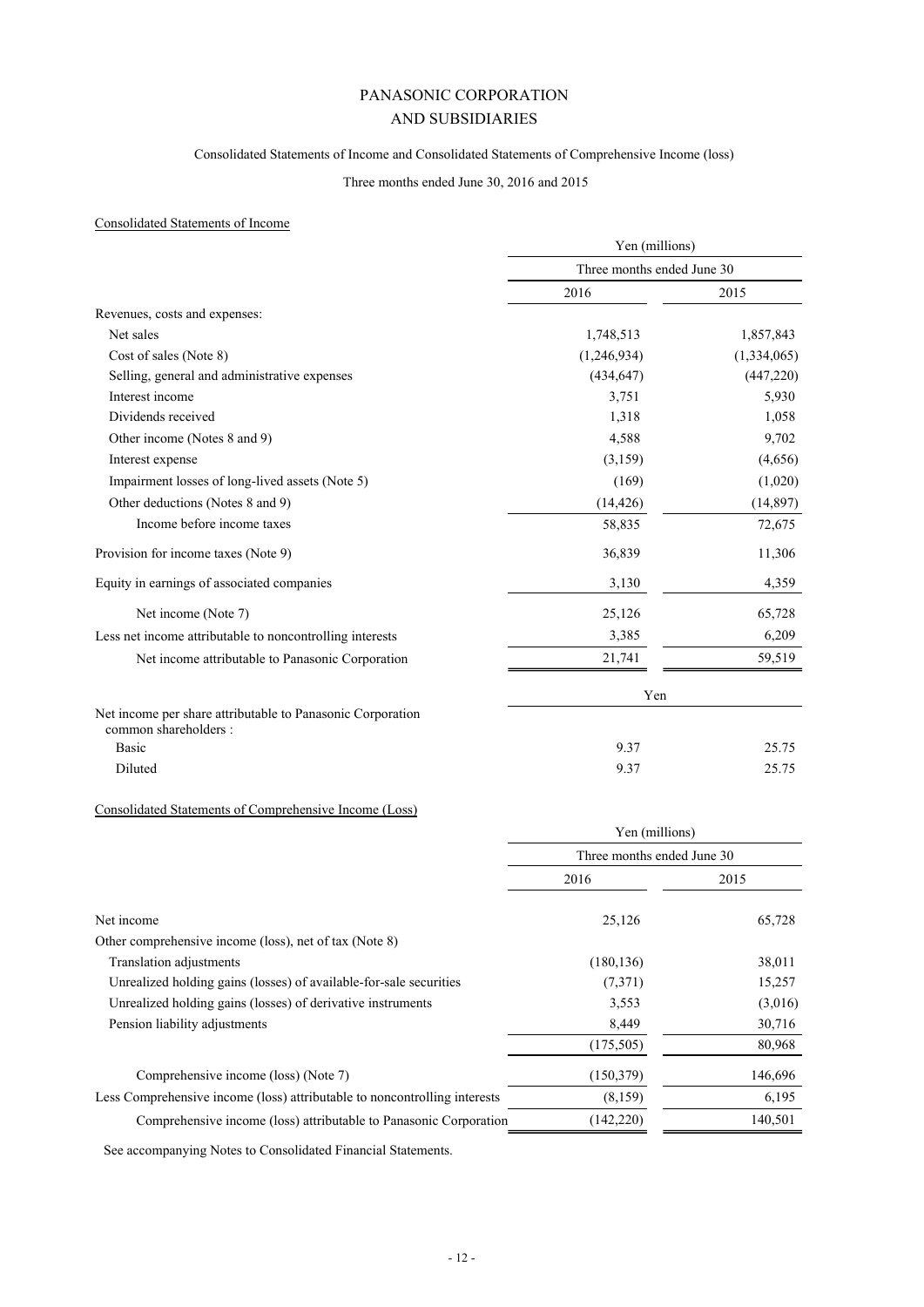### Consolidated Statements of Cash Flows

### Three months ended June 30, 2016 and 2015

|                                                                                                                          | Yen (millions)             |             |
|--------------------------------------------------------------------------------------------------------------------------|----------------------------|-------------|
|                                                                                                                          | Three months ended June 30 |             |
|                                                                                                                          | 2016                       | 2015        |
| Cash flows from operating activities:                                                                                    |                            |             |
| Net income                                                                                                               | 25,126                     | 65,728      |
| Adjustments to reconcile net income to net cash<br>provided by operating activities:                                     |                            |             |
| Depreciation and amortization                                                                                            | 64,937                     | 68,201      |
| Net gain on sale of investments                                                                                          | (177)                      | (217)       |
| Provision for doubtful receivables                                                                                       | 959                        | 1,858       |
| Deferred income taxes (Note 9)                                                                                           | (1,916)                    | (25, 801)   |
| Write-down of investment securities (Note 9)                                                                             | 31                         | 2           |
| Impairment losses on long-lived assets (Note 5)                                                                          | 169                        | 1,020       |
| Cash effects of change in:                                                                                               |                            |             |
| Trade receivables                                                                                                        | (46, 223)                  | 36,829      |
| Inventories                                                                                                              | (41, 031)                  | (72, 128)   |
| Other current assets                                                                                                     | (38,983)                   | (21,628)    |
| Trade payables                                                                                                           | (2,126)                    | 19,562      |
| Accrued income taxes                                                                                                     | 5,194                      | 10,266      |
| Accrued expenses and other current liabilities                                                                           | 48,622                     | 10,994      |
| Retirement and severance benefits                                                                                        | (11, 973)                  | (17, 948)   |
| Deposits and advances from customers                                                                                     | 20,030                     | 16,413      |
| Other, net                                                                                                               | 3,525                      | (6, 411)    |
| Net cash provided by operating activities                                                                                | 26,164                     | 86,740      |
| Cash flows from investing activities:                                                                                    |                            |             |
| Proceeds from disposition of investments and advances                                                                    | 810                        | 2,016       |
| Increase in investments and advances                                                                                     | (3,802)                    | (22, 141)   |
| Capital expenditures                                                                                                     | (62, 913)                  | (56, 445)   |
| Proceeds from disposals of property, plant and equipment                                                                 | 6,301                      | 8,657       |
| (Increase) decrease in time deposits, net                                                                                | 146                        | (3,979)     |
| Purchase of shares of newly consolidated subsidiaries, net of<br>acquired companies' cash and cash equivalents (Note 14) | (126, 600)                 |             |
| Other, net                                                                                                               | (6,188)                    | (943)       |
| Net cash used in investing activities                                                                                    | (192, 246)                 | (72, 835)   |
|                                                                                                                          |                            | (Continued) |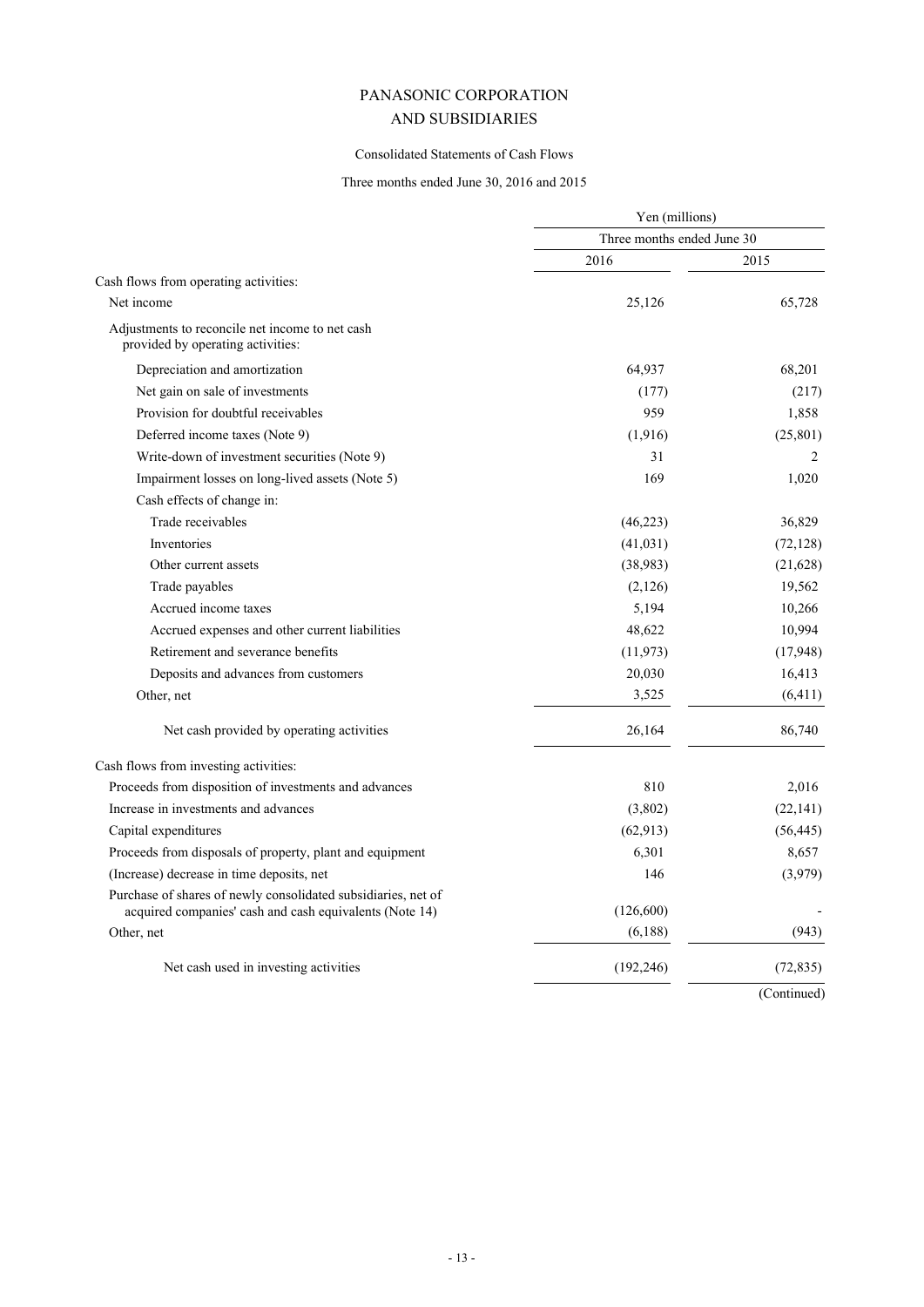### Consolidated Statements of Cash Flows

Three months ended June 30, 2016 and 2015

|                                                                          | Yen (millions)<br>Three months ended June 30 |           |
|--------------------------------------------------------------------------|----------------------------------------------|-----------|
|                                                                          |                                              |           |
|                                                                          | 2016                                         | 2015      |
| Cash flows from financing activities:                                    |                                              |           |
| Increase in short-term debt with maturities of three months or less, net | 1,815                                        | 5,208     |
| Proceeds from short-term debt with maturities longer than three months   | 2,321                                        | 2,754     |
| Repayments of short-term debt with maturities longer than three months   | (11)                                         | (549)     |
| Repayments of long-term debt                                             | (43, 754)                                    | (42, 646) |
| Dividends paid to Panasonic Corporation shareholders (Notes 7 and 13)    | (34, 815)                                    | (23, 113) |
| Dividends paid to noncontrolling interests (Note 7)                      | (7, 755)                                     | (10, 348) |
| Repurchase of common stock (Note 7)                                      | (8)                                          | (49)      |
| Sale of treasury stock (Note 7)                                          |                                              | 2         |
| Purchase of noncontrolling interests (Note 7)                            | (7)                                          | (133)     |
| Other, net (Note 7)                                                      | 1,420                                        | (270)     |
| Net cash used in financing activities                                    | (80,793)                                     | (69, 144) |
| Effect of exchange rate changes on cash and cash equivalents             | (79, 341)                                    | 22,375    |
| Net decrease in cash and cash equivalents                                | (326, 216)                                   | (32, 864) |
| Cash and cash equivalents at beginning of period                         | 1,014,264                                    | 1,280,408 |
| Cash and cash equivalents at end of period                               | 688,048                                      | 1,247,544 |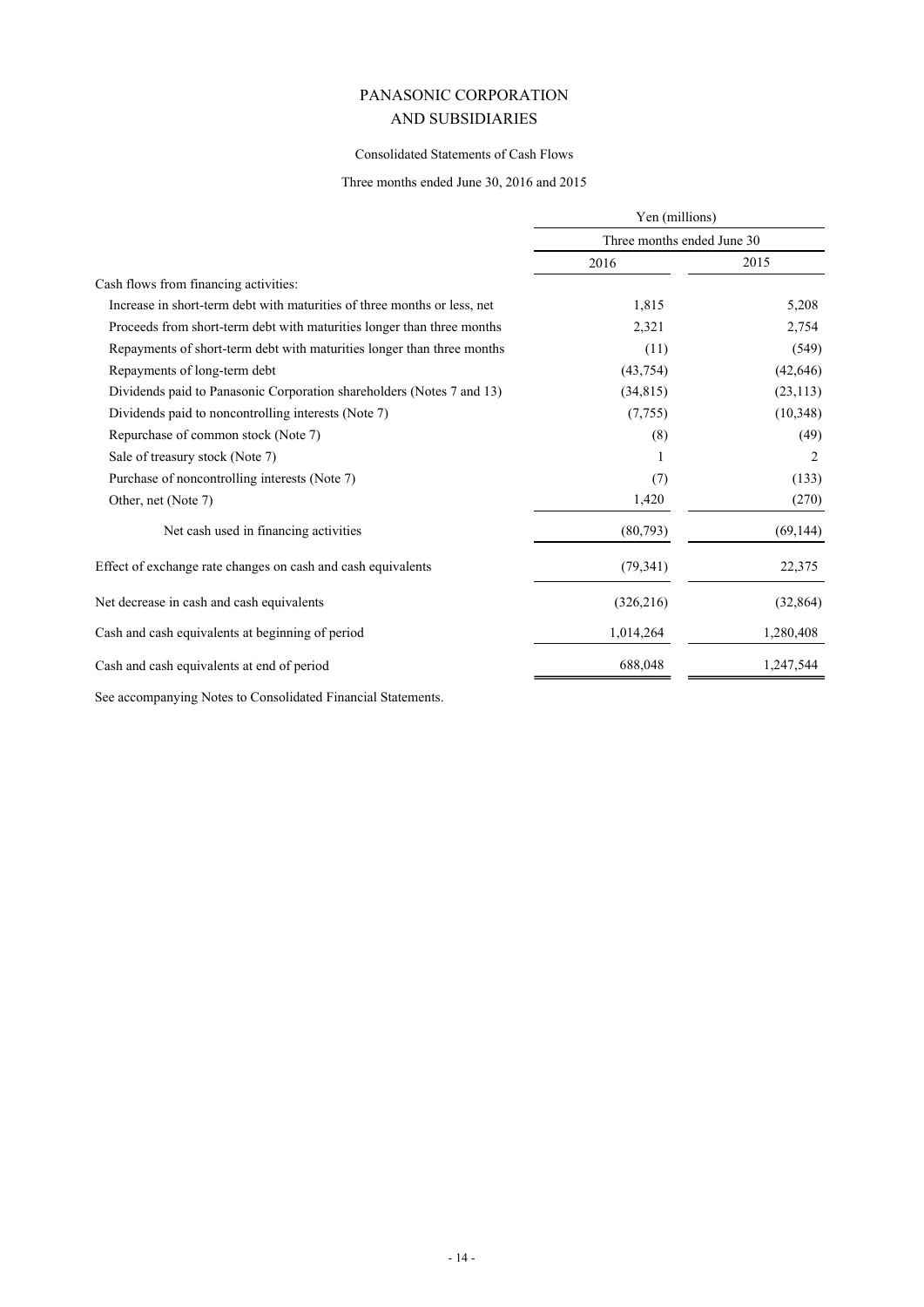### Notes to Consolidated Financial Statements

#### (1) Summary of Significant Accounting Policies

#### (a) **Basis of Presentation of Consolidated Financial Statements**

The Company and its domestic subsidiaries maintain their books of account in conformity with financial accounting standards of Japan, and its foreign subsidiaries in conformity with those of the countries of their domicile.

The consolidated financial statements presented herein have been prepared in a manner that reflects adjustments which are necessary to conform with U.S. generally accepted accounting principles (U.S. GAAP).

### (b) **Principles of Consolidation**

The consolidated financial statements include the accounts of the Company and its majority-owned, controlled subsidiaries. The Company also consolidates entities in which controlling interest exists through variable interests in accordance with the provisions of Financial Accounting Standards Board (FASB) Accounting Standards Codification (ASC) 810, "Consolidation." All significant intercompany balances and transactions have been eliminated on consolidation.

The equity method is used to account for investments in associated companies in which the Company exerts significant influence, generally having a 20% to 50% voting interest, and corporate joint ventures. These investments are included in "Investments and advances" in the consolidated balance sheets.

The Company has 510 consolidated subsidiaries and 96 associated companies under equity method as of June 30, 2016.

The Company accounts for the defined benefit pension plans and the lump-sum payment plans in accordance with the provisions of ASC 715, "Compensation-Retirement Benefits." In accordance with the provisions, funded status of defined benefit pension plans (that is the balance of plan assets less benefit obligations) is recognized on the consolidated balance sheets and pension liability adjustments, net of tax, are recorded in the "Accumulated other comprehensive income (loss)."

Actuarial net gains and losses in excess of the corridor (10% of benefit obligations or fair value of plan assets, whichever is greater) are amortized over the average remaining service period of employees, except for the plan described as follows.

The Company and certain domestic subsidiaries made a transition from the defined benefit pension plan to a defined contribution pension plan, effective after the date of transition with respect to employees' future service. Actuarial net gains and losses related to the defined benefit pension plan that are maintained for employees' past service in excess of the corridor are amortized over the average remaining life expectancy of plan participants.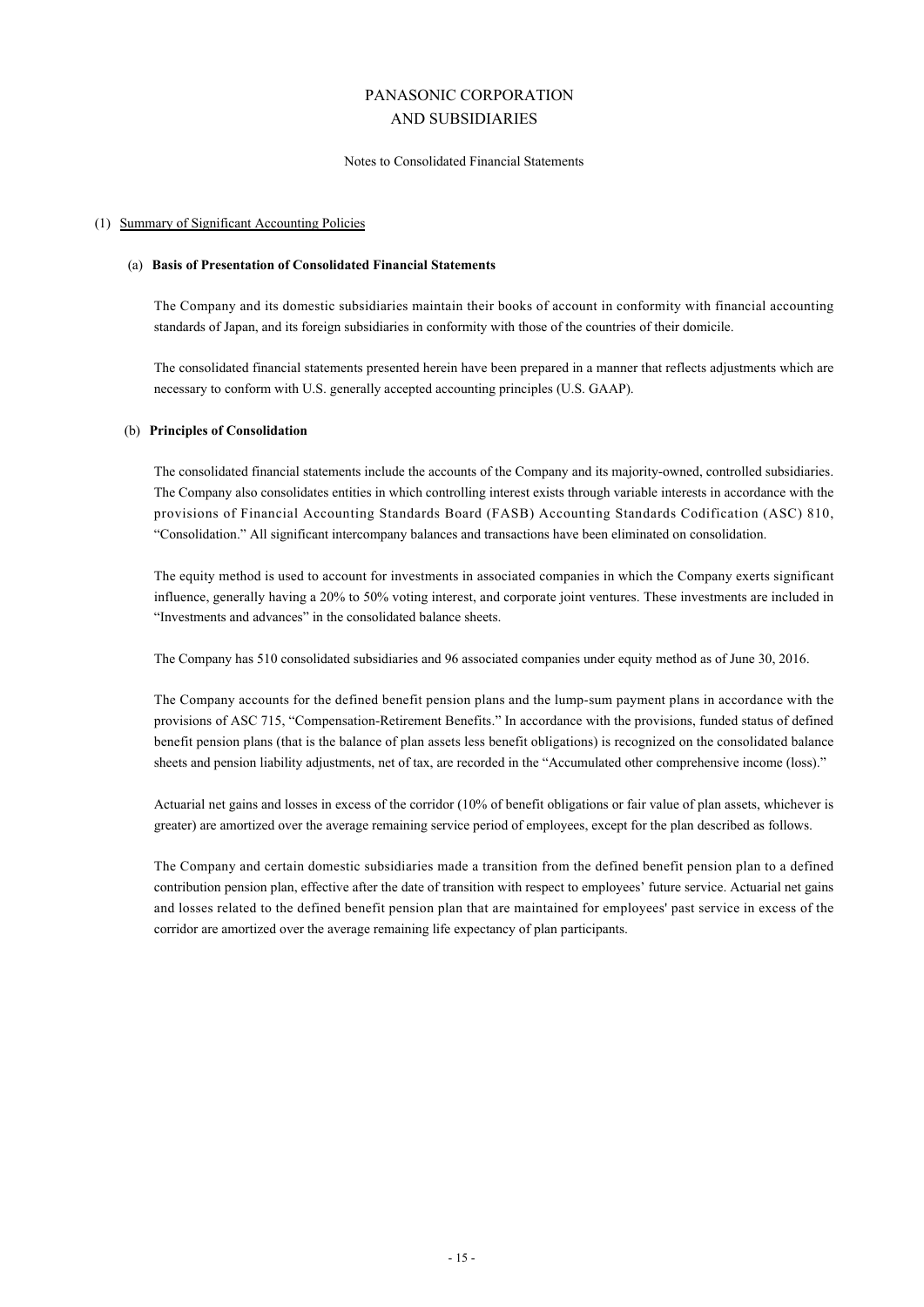#### (c) **Description of Business**

Panasonic Corporation (hereinafter, the "Company," including consolidated subsidiaries, unless the context otherwise requires) is one of the world's leading producers of electronic and electric products. The Company currently offers a comprehensive range of products, systems and components for consumer, business and industrial use based on sophisticated electronics and precision technology, expanding to building materials and equipment, and housing business.

Sales by segment for the three months ended June 30, 2016 were as follows: Appliances—31%, Eco Solutions—18%, AVC Networks—13%, Automotive & Industrial Systems—32% and Other—6%. A sales breakdown by geographical market was as follows: Japan—46%, North and South America—18%, Europe—9%, and Asia and Others—27%.

The Company is not dependent on a single supplier and has no significant difficulty in obtaining raw materials from suppliers.

### (d) **Use of Estimates**

The preparation of consolidated financial statements requires management to make estimates and assumptions that affect the reported amounts of assets and liabilities and disclosure of contingent assets and liabilities at the date of the consolidated financial statements, and the reported amounts of revenues and expenses during the reporting period. Actual results could differ from those estimates. Significant estimates and assumptions are reflected in valuation and disclosure of revenue recognition, allowance for doubtful receivables, valuation of inventories, impairment of long-lived assets, impairment of goodwill, environmental liabilities, valuation of deferred tax assets, uncertain tax positions, employee retirement and severance benefit plans and assets acquired and liabilities assumed in business combinations. Management evaluated the subsequent events through August 4, 2016, the issue date of the Company's consolidated financial statements.

### (e) **Reclassifications**

Certain reclassifications have been made to the prior years' consolidated financial statements in order to conform with the presentation used for fiscal 2017.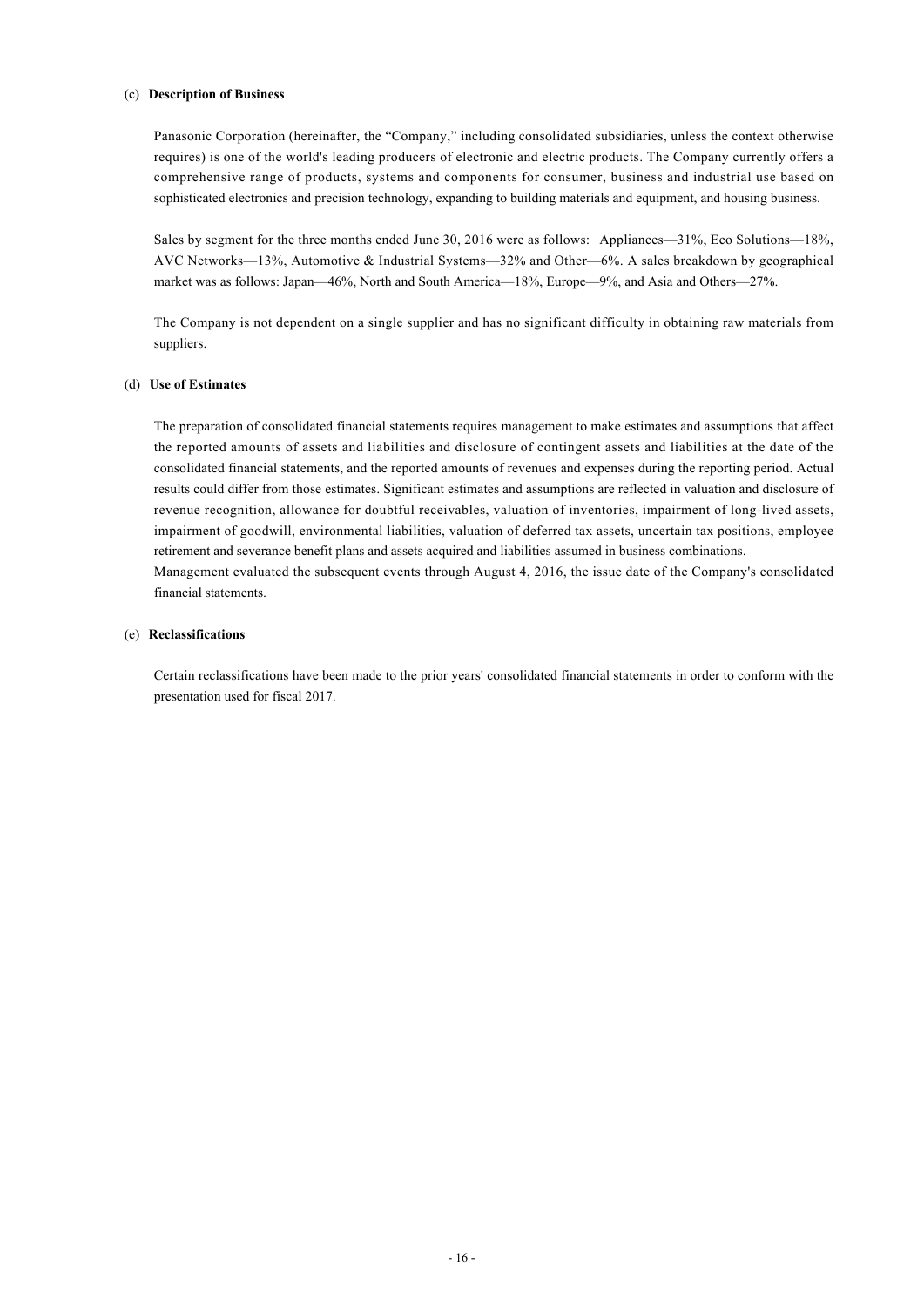### (2) Inventories

Inventories at June 30 and March 31, 2016 are summarized as follows:

|                 | Yen (millions) |                |
|-----------------|----------------|----------------|
|                 | June 30, 2016  | March 31, 2016 |
| Finished goods  | 464,282        | 469,306        |
| Work in process | 129,226        | 114,723        |
| Raw materials   | 178,138        | 172,419        |
|                 | 771,646        | 756,448        |

### (3) Investments in Securities

In accordance with ASC 320, "Investments—Debt and Equity Securities," the Company classifies its existing marketable equity securities other than investments in associated companies and all debt securities as available-for-sale.

The cost, fair value and net unrealized holding gains of available-for-sale securities included in investments and advances at June 30 and March 31, 2016 are as follows:

|                                | Yen (millions) |                |                                 |
|--------------------------------|----------------|----------------|---------------------------------|
|                                |                | June 30, 2016  |                                 |
|                                | Cost           | Fair value     | Net unrealized<br>holding gains |
| Investments and advances:      |                |                |                                 |
| Equity securities              | 22,153         | 73,224         | 51,071                          |
| Corporate and government bonds | 2,525          | 2,572          | 47                              |
| Other debt securities          | 2              | 2              |                                 |
|                                | 24,680         | 75,798         | 51,118                          |
|                                |                | Yen (millions) |                                 |
|                                |                | March 31, 2016 |                                 |
|                                | Cost           | Fair value     | Net unrealized<br>holding gains |
| Investments and advances:      |                |                |                                 |
| Equity securities              | 22,109         | 83,740         | 61,631                          |
| Corporate and government bonds | 2,524          | 2,566          | 42                              |
| Other debt securities          | 2              | 2              |                                 |
|                                | 24,635         | 86,308         | 61,673                          |

The carrying amounts of the Company's cost method investments totaled 27,185 million yen and 27,691 million yen at June 30 and March 31, 2016, respectively.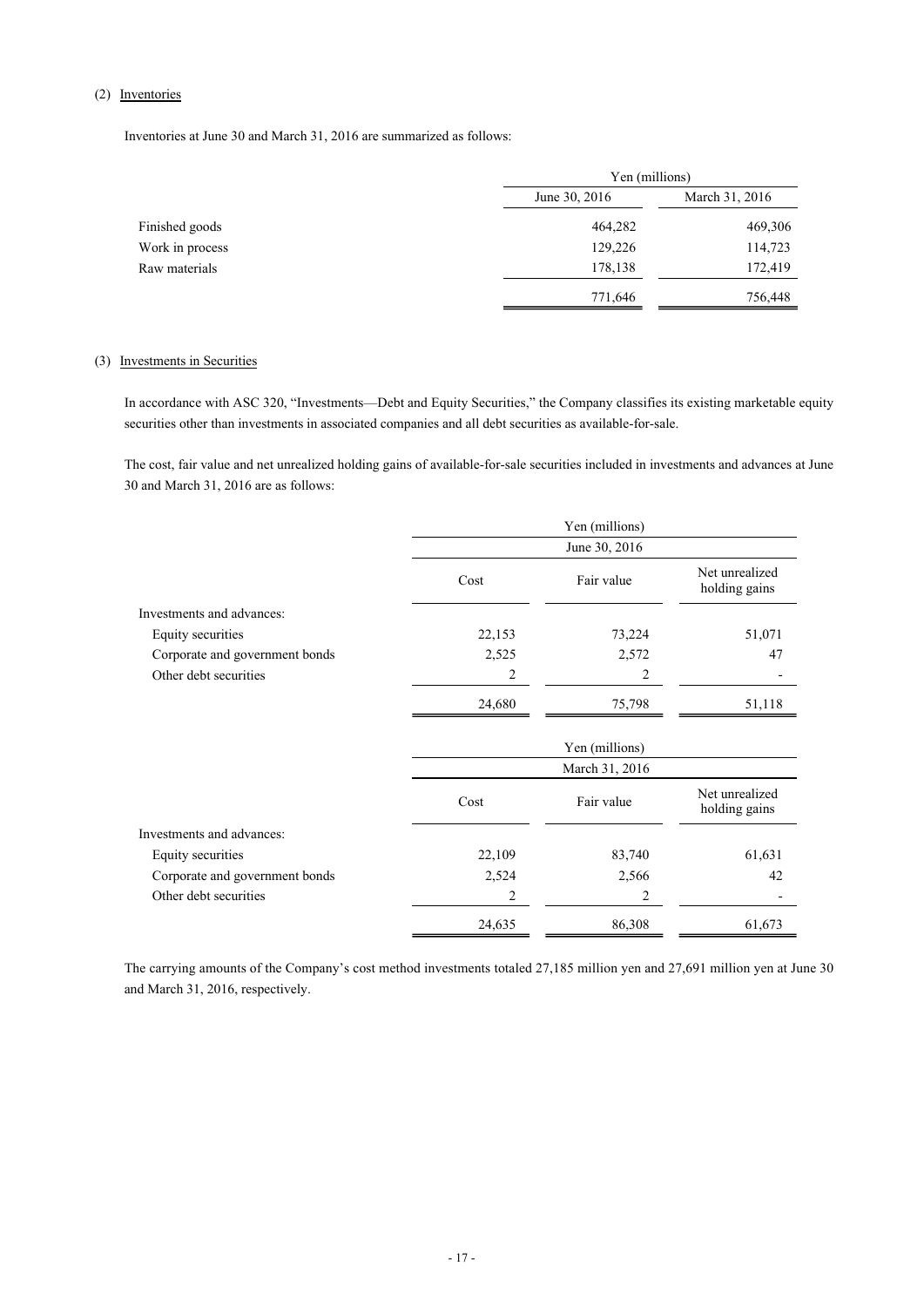### (4) Leases

The Company has operating leases for certain land, buildings, machinery and equipment, and finite-lived intangible assets. Future minimum lease payments under operating leases at June 30, 2016 are as follows:

|                                  | Yen (millions) |
|----------------------------------|----------------|
| Due within 1 year                | 33,968         |
| Due after 1 year within 2 years  | 18,082         |
| Due after 2 years within 3 years | 7,732          |
| Due after 3 years within 4 years | 5,661          |
| Due after 4 years within 5 years | 4,492          |
| Thereafter                       | 7,579          |
| Total minimum lease payments     | 77,514         |

#### (5) Long-Lived Assets

The Company periodically reviews the recorded value of its long-lived assets to determine if the future cash flows to be derived from these assets or related asset group will be sufficient to recover the remaining recorded asset values. The disclosure below has been modified to reflect the revised segments.

The Company recognized impairment losses in the aggregate of 169 million yen and 1,020 million yen of long-lived assets for the three months ended June 30, 2016 and 2015, respectively. 629 million yen of impairment losses for the three months ended June 30, 2015 were related to "Eco Solutions" segment.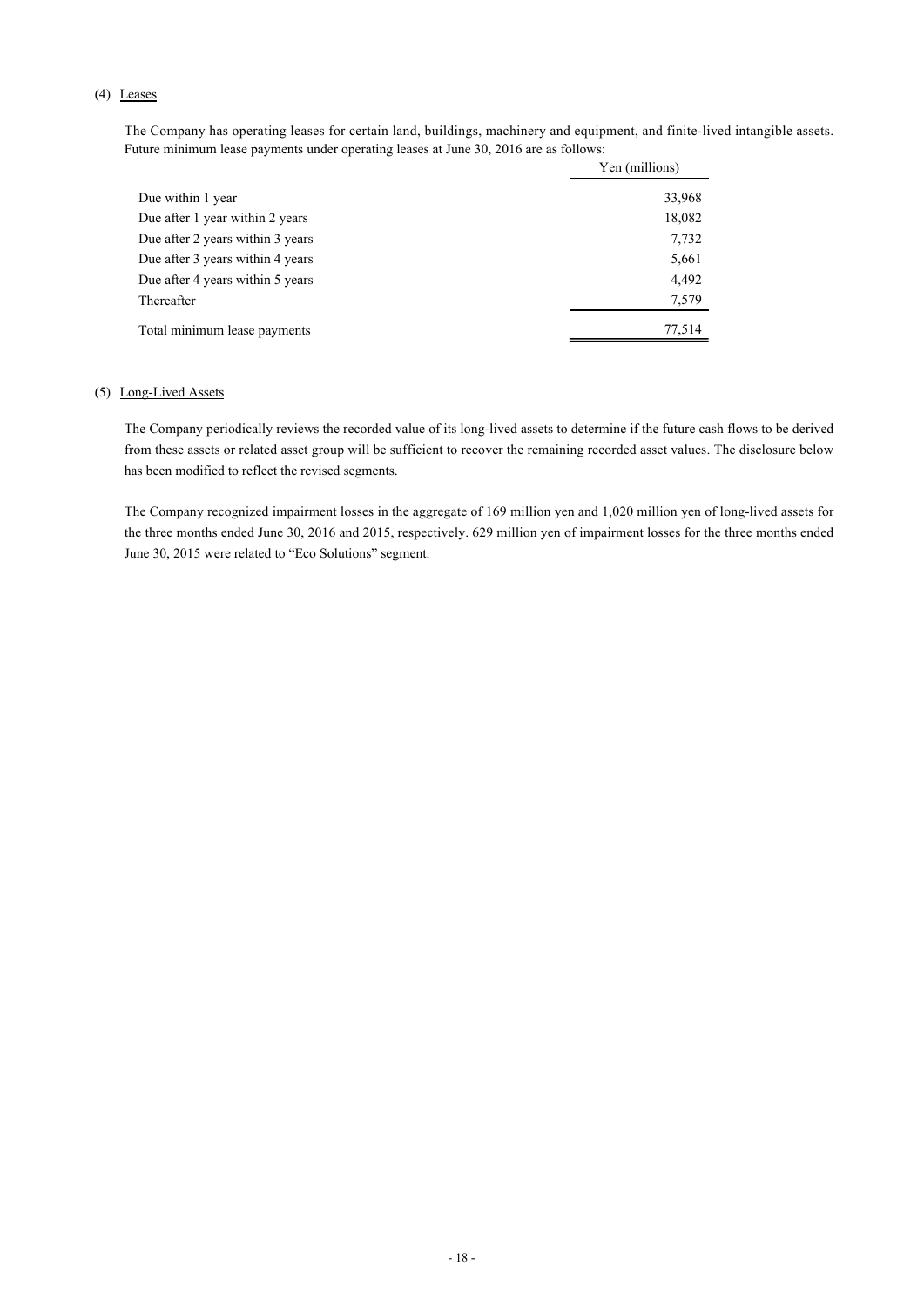### (6) Per Share Information

### Panasonic Corporation Shareholders' Equity per Share

Panasonic Corporation shareholders' equity per share as of June 30 and March 31, 2016 are as follows:

|                                                      | Yen           |                |
|------------------------------------------------------|---------------|----------------|
|                                                      | June 30, 2016 | March 31, 2016 |
|                                                      |               |                |
| Panasonic Corporation shareholders' equity per share | 658.34        | 734.62         |

### Net Income Attributable to Panasonic Corporation Common Shareholders per Share

A reconciliation of the numerators and denominators of the basic and diluted net income attributable to Panasonic Corporation common shareholders per share computation for the three months ended June 30, 2016 and 2015 are as follows:

|                                                                         |                            | Yen (millions) |  |
|-------------------------------------------------------------------------|----------------------------|----------------|--|
|                                                                         | Three months ended June 30 |                |  |
|                                                                         | 2016                       | 2015           |  |
| Net income attributable to Panasonic Corporation common<br>shareholders | 21,741                     | 59,519         |  |
|                                                                         | Number of shares           |                |  |
|                                                                         | Three months ended June 30 |                |  |
|                                                                         | 2016                       | 2015           |  |
| Average common shares outstanding                                       | 2,320,993,251              | 2,311,250,258  |  |
| Dilutive effect:<br>Stock options                                       | 378,909                    | 208,680        |  |
| Diluted common shares outstanding                                       | 2,321,372,160              | 2,311,458,938  |  |
|                                                                         | Yen                        |                |  |
|                                                                         | Three months ended June 30 |                |  |
|                                                                         | 2016                       | 2015           |  |

| Net income attributable to Panasonic Corporation |     |       |
|--------------------------------------------------|-----|-------|
| common shareholders per share:                   |     |       |
| <b>Basic</b>                                     | 937 | 25.75 |
| Diluted                                          | 937 | 25.75 |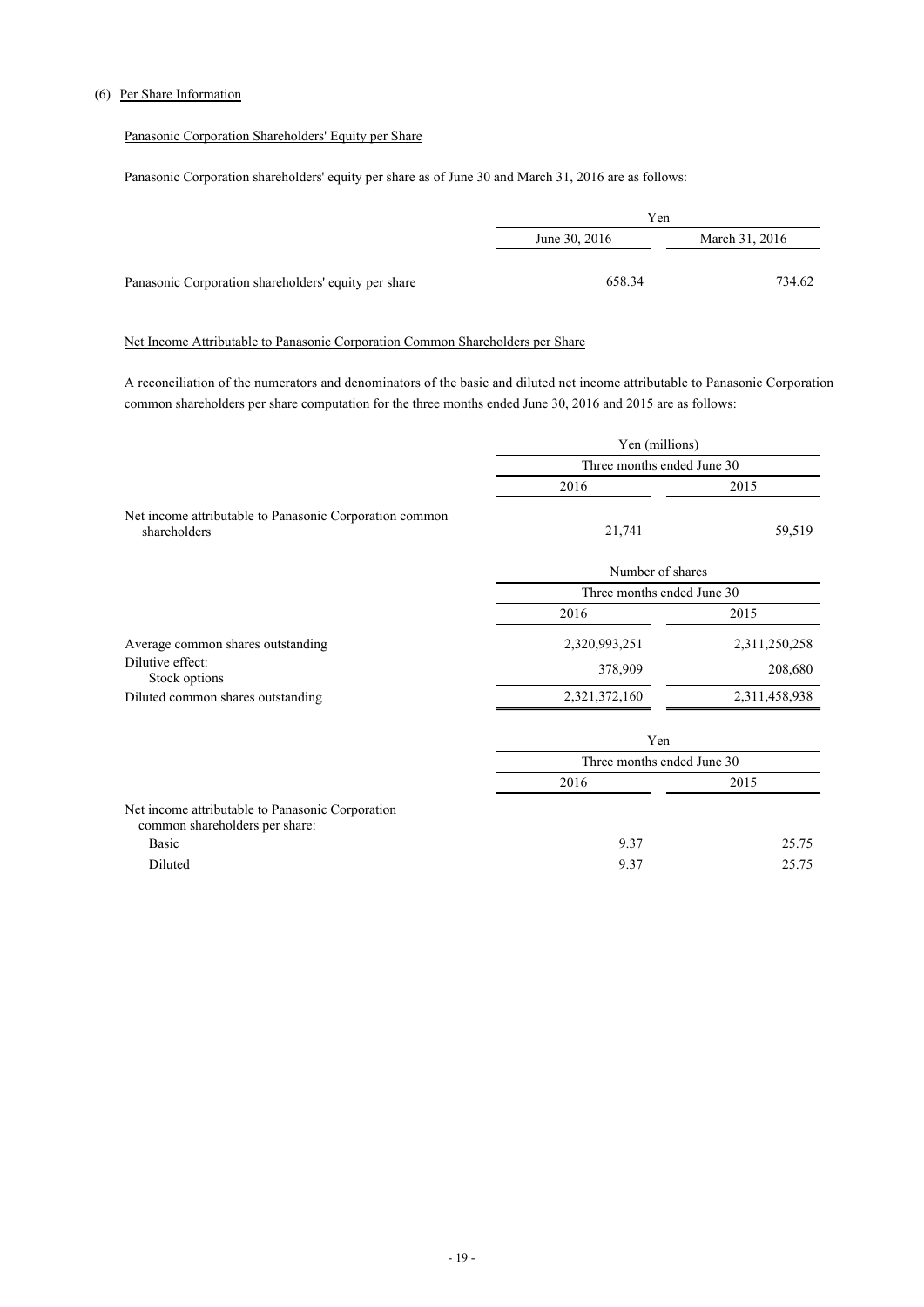### (7) Equity

The change in the carrying amount of Panasonic Corporation shareholders' equity, noncontrolling interests and total equity in the consolidated balance sheets for the three months ended June 30, 2016 and 2015 are as follows:

|                                                    | Yen (millions)                                |                                  |              |  |  |
|----------------------------------------------------|-----------------------------------------------|----------------------------------|--------------|--|--|
|                                                    |                                               | Three months ended June 30, 2016 |              |  |  |
|                                                    | Panasonic Corporation<br>shareholders' equity | Noncontrolling<br>interests      | Total equity |  |  |
| Balance at April 1, 2016                           | 1,705,056                                     | 149,258                          | 1,854,314    |  |  |
| Cash dividends                                     | (34, 815)                                     | (7, 755)                         | (42,570)     |  |  |
| Repurchase of common stock                         | (8)                                           |                                  | (8)          |  |  |
| Sale of treasury stock                             |                                               |                                  |              |  |  |
| Increase (decrease) mainly in capital transactions | (4)                                           | 2,011                            | 2,007        |  |  |
| Comprehensive income (loss):                       |                                               |                                  |              |  |  |
| Net income                                         | 21,741                                        | 3,385                            | 25,126       |  |  |
| Other comprehensive income (loss), net of tax      | (163,961)                                     | (11, 544)                        | (175,505)    |  |  |
| Total comprehensive income (loss)                  | (142, 220)                                    | (8,159)                          | (150, 379)   |  |  |
| Balance at June 30, 2016                           | 1,528,010                                     | 135,355                          | 1,663,365    |  |  |

|                                                    | Yen (millions)                                |                                  |                |  |  |
|----------------------------------------------------|-----------------------------------------------|----------------------------------|----------------|--|--|
|                                                    |                                               | Three months ended June 30, 2015 |                |  |  |
|                                                    | Panasonic Corporation<br>shareholders' equity | Noncontrolling<br>interests      | Total equity   |  |  |
| Balance at April 1, 2015                           | 1,823,293                                     | 169,259                          | 1,992,552      |  |  |
| Cash dividends                                     | (23, 113)                                     | (10,348)                         | (33, 461)      |  |  |
| Repurchase of common stock                         | (49)                                          |                                  | (49)           |  |  |
| Sale of treasury stock                             | 2                                             |                                  | $\overline{2}$ |  |  |
| Increase (decrease) mainly in capital transactions | (149)                                         | 1,463                            | 1,314          |  |  |
| Comprehensive income (loss):                       |                                               |                                  |                |  |  |
| Net income                                         | 59,519                                        | 6,209                            | 65,728         |  |  |
| Other comprehensive income (loss), net of tax      | 80,982                                        | (14)                             | 80,968         |  |  |
| Total comprehensive income                         | 140,501                                       | 6,195                            | 146,696        |  |  |
| Balance at June 30, 2015                           | 1,940,485                                     | 166,569                          | 2,107,054      |  |  |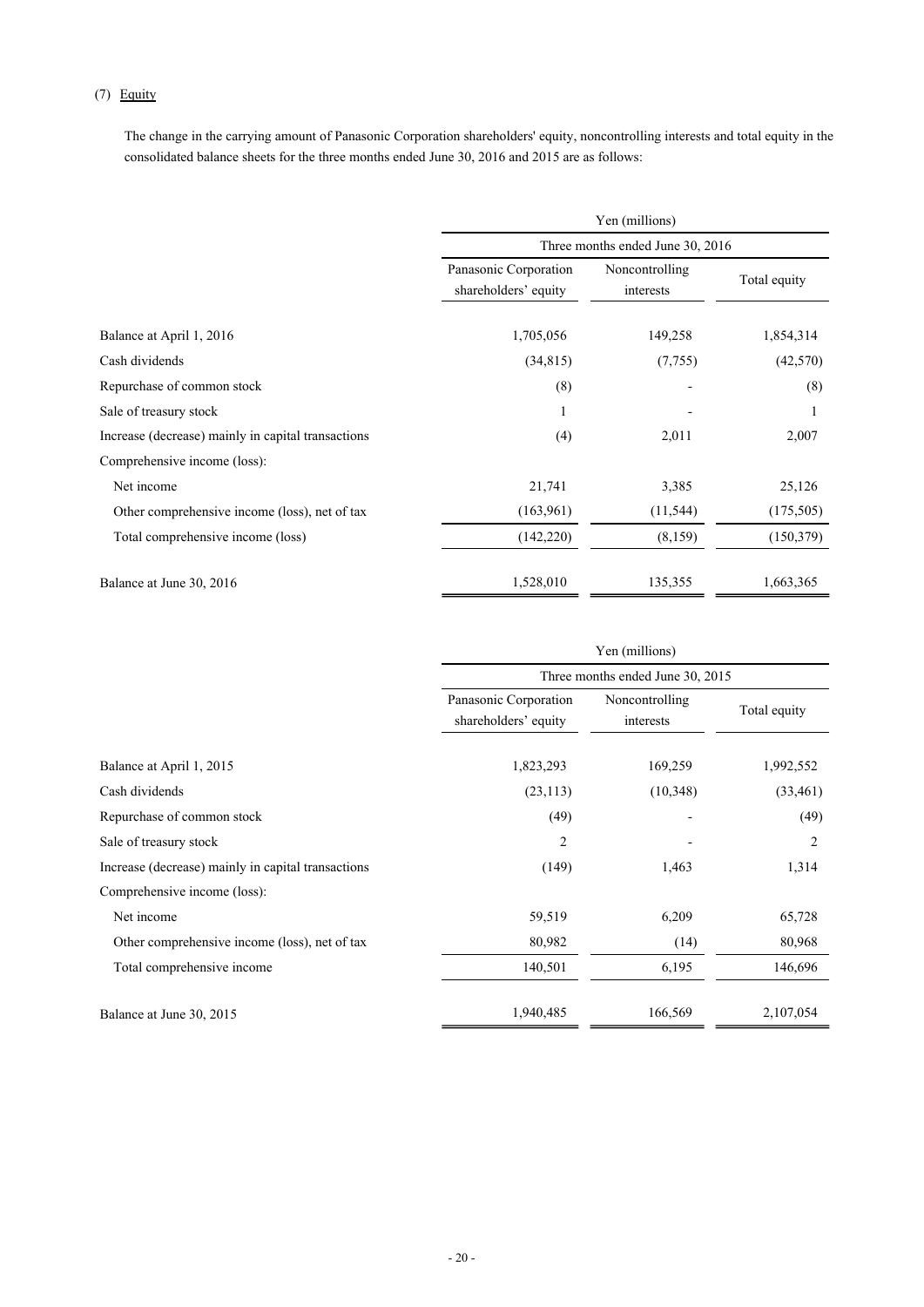Net income attributable to Panasonic Corporation and transfers to noncontrolling interests for the three months ended June 30, 2016 and 2015 are as follows:

|                                                                                                           | Yen (millions)<br>Three months ended June 30 |        |
|-----------------------------------------------------------------------------------------------------------|----------------------------------------------|--------|
|                                                                                                           |                                              |        |
|                                                                                                           | 2016                                         | 2015   |
| Net income attributable to Panasonic Corporation                                                          | 21,741                                       | 59,519 |
| Transfers to noncontrolling interests:                                                                    |                                              |        |
| Decrease in capital surplus for purchase of additional shares in consolidated<br>subsidiaries, etc.       | (4)                                          | (149)  |
| Total                                                                                                     | (4)                                          | (149)  |
| Change from net income attributable to Panasonic Corporation and<br>Transfers to noncontrolling interests | 21,737                                       | 59,370 |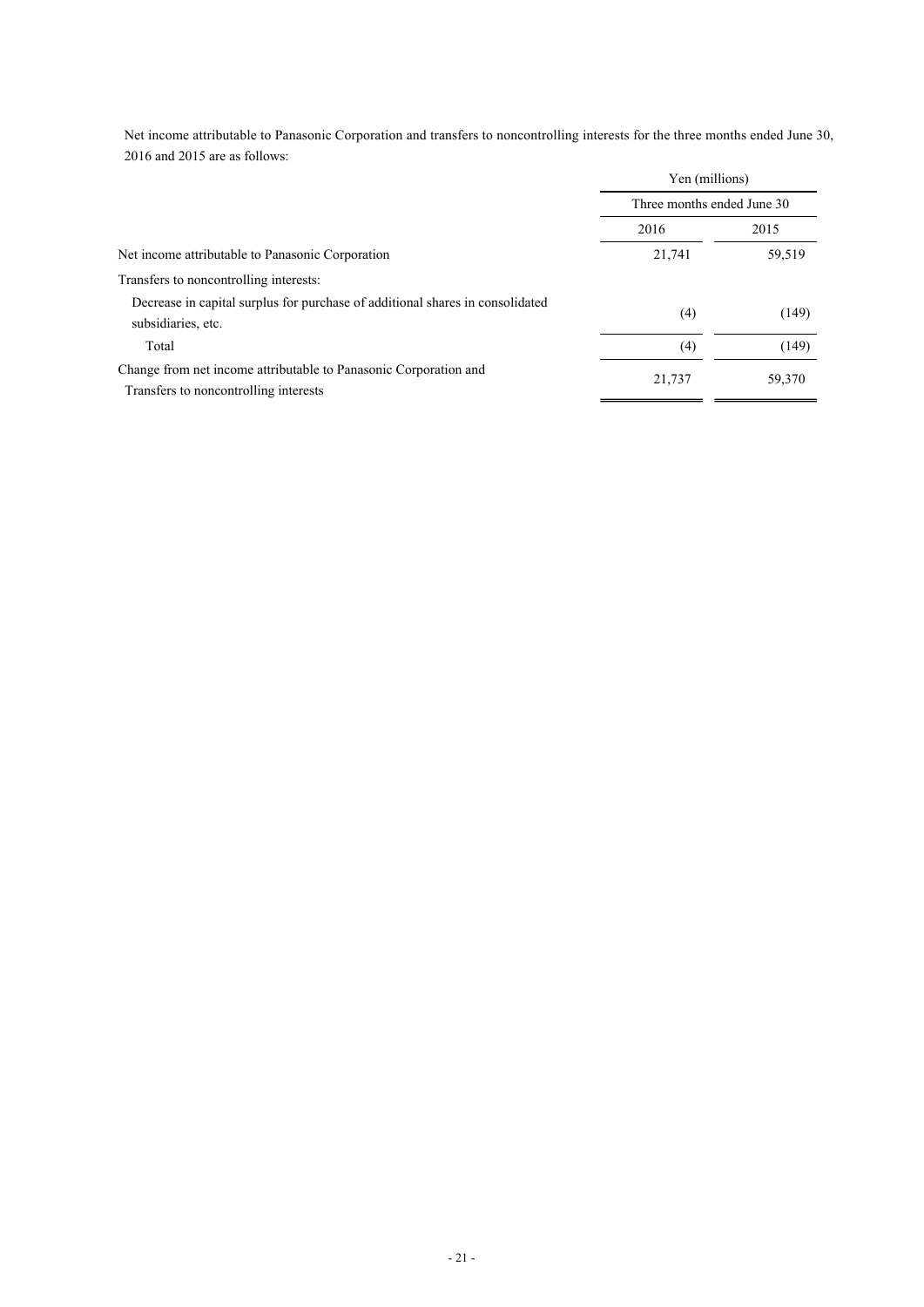### (8) Other Comprehensive Income (Loss)

Components of other comprehensive income (loss) for the three months ended June 30, 2016 are as follows:

| Unrealized<br>Unrealized<br>holding gains<br>holding gains<br>Pension<br>Translation<br>(losses) of<br>(losses) of<br>liability<br>Total<br>available-for-<br>adjustments<br>derivative<br>adjustments<br>sale<br>instruments<br>securities<br>Accumulated other comprehensive<br>$income(\text{loss})$ - Balance at April 1, 2016<br>(468, 328)<br>(138.921)<br>1,646<br>(351, 258)<br>20,205<br>Arising during the period:<br>Pre-tax amount<br>(184, 678)<br>(10, 384)<br>5,211<br>6,387<br>(183, 464)<br>3,129<br>(1,718)<br>(1,990)<br>Tax expense<br>(579)<br>(7,255)<br>3,493<br>Net-of-tax amount<br>(184, 678)<br>4,397<br>(184, 043)<br>Reclassification adjustment for<br>(gains) losses included in net<br>income:<br>5,864<br>10,284<br>4,542<br>(171)<br>49<br>Pre-tax amount<br>55<br>(1, 812)<br>(1,746)<br>Tax expense<br>11<br>4,542<br>60<br>Net-of-tax amount<br>(116)<br>4,052<br>8,538<br>Other comprehensive income (loss), net-<br>of-tax amount<br>(180, 136)<br>(7,371)<br>3,553<br>8,449<br>(175, 505)<br>Other comprehensive income (loss)<br>attributable to noncontrolling<br>interests, net-of-tax amount<br>(11, 567)<br>(22)<br>12<br>33<br>(11, 544)<br>Accumulated other comprehensive<br>income $(\text{loss})$ - Balance at June 30,<br>(307, 490)<br>12,856<br>5,187<br>(342, 842)<br>(632, 289)<br>2016 |  | Yen (millions) |  |
|------------------------------------------------------------------------------------------------------------------------------------------------------------------------------------------------------------------------------------------------------------------------------------------------------------------------------------------------------------------------------------------------------------------------------------------------------------------------------------------------------------------------------------------------------------------------------------------------------------------------------------------------------------------------------------------------------------------------------------------------------------------------------------------------------------------------------------------------------------------------------------------------------------------------------------------------------------------------------------------------------------------------------------------------------------------------------------------------------------------------------------------------------------------------------------------------------------------------------------------------------------------------------------------------------------------------------------------------|--|----------------|--|
|                                                                                                                                                                                                                                                                                                                                                                                                                                                                                                                                                                                                                                                                                                                                                                                                                                                                                                                                                                                                                                                                                                                                                                                                                                                                                                                                                |  |                |  |
|                                                                                                                                                                                                                                                                                                                                                                                                                                                                                                                                                                                                                                                                                                                                                                                                                                                                                                                                                                                                                                                                                                                                                                                                                                                                                                                                                |  |                |  |
|                                                                                                                                                                                                                                                                                                                                                                                                                                                                                                                                                                                                                                                                                                                                                                                                                                                                                                                                                                                                                                                                                                                                                                                                                                                                                                                                                |  |                |  |
|                                                                                                                                                                                                                                                                                                                                                                                                                                                                                                                                                                                                                                                                                                                                                                                                                                                                                                                                                                                                                                                                                                                                                                                                                                                                                                                                                |  |                |  |
|                                                                                                                                                                                                                                                                                                                                                                                                                                                                                                                                                                                                                                                                                                                                                                                                                                                                                                                                                                                                                                                                                                                                                                                                                                                                                                                                                |  |                |  |
|                                                                                                                                                                                                                                                                                                                                                                                                                                                                                                                                                                                                                                                                                                                                                                                                                                                                                                                                                                                                                                                                                                                                                                                                                                                                                                                                                |  |                |  |
|                                                                                                                                                                                                                                                                                                                                                                                                                                                                                                                                                                                                                                                                                                                                                                                                                                                                                                                                                                                                                                                                                                                                                                                                                                                                                                                                                |  |                |  |
|                                                                                                                                                                                                                                                                                                                                                                                                                                                                                                                                                                                                                                                                                                                                                                                                                                                                                                                                                                                                                                                                                                                                                                                                                                                                                                                                                |  |                |  |
|                                                                                                                                                                                                                                                                                                                                                                                                                                                                                                                                                                                                                                                                                                                                                                                                                                                                                                                                                                                                                                                                                                                                                                                                                                                                                                                                                |  |                |  |
|                                                                                                                                                                                                                                                                                                                                                                                                                                                                                                                                                                                                                                                                                                                                                                                                                                                                                                                                                                                                                                                                                                                                                                                                                                                                                                                                                |  |                |  |
|                                                                                                                                                                                                                                                                                                                                                                                                                                                                                                                                                                                                                                                                                                                                                                                                                                                                                                                                                                                                                                                                                                                                                                                                                                                                                                                                                |  |                |  |
|                                                                                                                                                                                                                                                                                                                                                                                                                                                                                                                                                                                                                                                                                                                                                                                                                                                                                                                                                                                                                                                                                                                                                                                                                                                                                                                                                |  |                |  |
|                                                                                                                                                                                                                                                                                                                                                                                                                                                                                                                                                                                                                                                                                                                                                                                                                                                                                                                                                                                                                                                                                                                                                                                                                                                                                                                                                |  |                |  |
|                                                                                                                                                                                                                                                                                                                                                                                                                                                                                                                                                                                                                                                                                                                                                                                                                                                                                                                                                                                                                                                                                                                                                                                                                                                                                                                                                |  |                |  |
|                                                                                                                                                                                                                                                                                                                                                                                                                                                                                                                                                                                                                                                                                                                                                                                                                                                                                                                                                                                                                                                                                                                                                                                                                                                                                                                                                |  |                |  |
|                                                                                                                                                                                                                                                                                                                                                                                                                                                                                                                                                                                                                                                                                                                                                                                                                                                                                                                                                                                                                                                                                                                                                                                                                                                                                                                                                |  |                |  |
|                                                                                                                                                                                                                                                                                                                                                                                                                                                                                                                                                                                                                                                                                                                                                                                                                                                                                                                                                                                                                                                                                                                                                                                                                                                                                                                                                |  |                |  |
|                                                                                                                                                                                                                                                                                                                                                                                                                                                                                                                                                                                                                                                                                                                                                                                                                                                                                                                                                                                                                                                                                                                                                                                                                                                                                                                                                |  |                |  |
|                                                                                                                                                                                                                                                                                                                                                                                                                                                                                                                                                                                                                                                                                                                                                                                                                                                                                                                                                                                                                                                                                                                                                                                                                                                                                                                                                |  |                |  |
|                                                                                                                                                                                                                                                                                                                                                                                                                                                                                                                                                                                                                                                                                                                                                                                                                                                                                                                                                                                                                                                                                                                                                                                                                                                                                                                                                |  |                |  |

Pre-tax amount of reclassification adjustment for (gains) losses included in net income on the table above is included in the following in the consolidated statements of income.

Translation adjustments  $-$  Other income (deductions)

Unrealized holding gains (losses) of available-for-sale securities  $-$  Other income (deductions)

Unrealized holding gains (losses) of derivative instruments

Foreign exchange contract  $351$  million yen  $-$  Other income (deductions)

Commodity derivatives  $(400)$ million yen  $-$  Cost of sales

Pension liability adjustments  $-$  Net periodic pension cost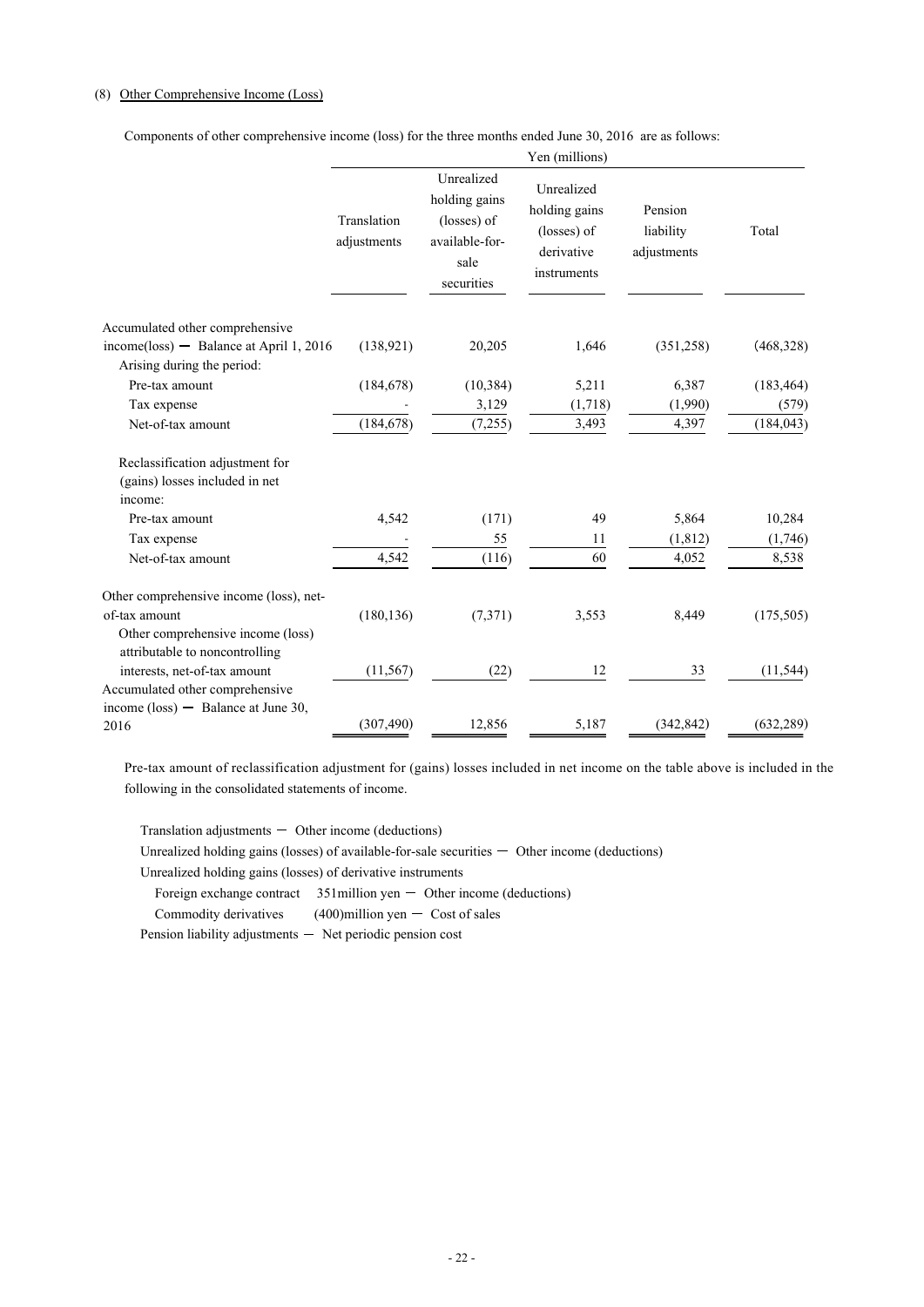Components of other comprehensive income (loss) for the three months ended June 30, 2015 are as follows:

|                                                                              |                            |                                                                                    | Yen (millions)                                                          |                                     |            |
|------------------------------------------------------------------------------|----------------------------|------------------------------------------------------------------------------------|-------------------------------------------------------------------------|-------------------------------------|------------|
|                                                                              | Translation<br>adjustments | Unrealized<br>holding gains<br>(losses) of<br>available-for-<br>sale<br>securities | Unrealized<br>holding gains<br>(losses) of<br>derivative<br>instruments | Pension<br>liability<br>adjustments | Total      |
| Accumulated other comprehensive                                              |                            |                                                                                    |                                                                         |                                     |            |
| $income_loss)$ - Balance at April 1, 2015                                    | 11,858                     | 14,285                                                                             | 3,135                                                                   | (222, 529)                          | (193, 251) |
| Arising during the period:<br>Pre-tax amount                                 | 38,384                     | 22,561                                                                             | (3,026)                                                                 | 47,135                              | 105,054    |
| Tax expense                                                                  |                            | (7, 267)                                                                           | 998                                                                     | (15,060)                            | (21, 329)  |
| Net-of-tax amount                                                            | 38,384                     | 15,294                                                                             | (2,028)                                                                 | 32,075                              | 83,725     |
| Reclassification adjustment for<br>(gains) losses included in net<br>income: |                            |                                                                                    |                                                                         |                                     |            |
| Pre-tax amount                                                               | (373)                      | (55)                                                                               | (1,027)                                                                 | (1,939)                             | (3, 394)   |
| Tax expense                                                                  |                            | 18                                                                                 | 39                                                                      | 580                                 | 637        |
| Net-of-tax amount                                                            | (373)                      | (37)                                                                               | (988)                                                                   | (1, 359)                            | (2,757)    |
| Other comprehensive income (loss), net-                                      |                            |                                                                                    |                                                                         |                                     |            |
| of-tax amount                                                                | 38,011                     | 15,257                                                                             | (3,016)                                                                 | 30,716                              | 80,968     |
| Other comprehensive income (loss)<br>attributable to noncontrolling          |                            |                                                                                    |                                                                         |                                     |            |
| interests, net-of-tax amount                                                 | 1,300                      | (53)                                                                               | (16)                                                                    | (1,245)                             | (14)       |
| Accumulated other comprehensive                                              |                            |                                                                                    |                                                                         |                                     |            |
| income $(\text{loss})$ - Balance at June 30,<br>2015                         | 48,569                     | 29,595                                                                             | 135                                                                     | (190, 568)                          | (112,269)  |

Pre-tax amount of reclassification adjustment for (gains) losses included in net income on the table above is included in the following in the consolidated statements of income.

Translation adjustments  $-$  Other income (deductions)

Unrealized holding gains (losses) of available-for-sale securities  $-$  Other income (deductions)

Unrealized holding gains (losses) of derivative instruments

Foreign exchange contract  $1,319$ million yen  $-$  Other income (deductions)

Commodity derivatives  $(292)$ million yen  $-$  Cost of sales

Pension liability adjustments - Net periodic pension cost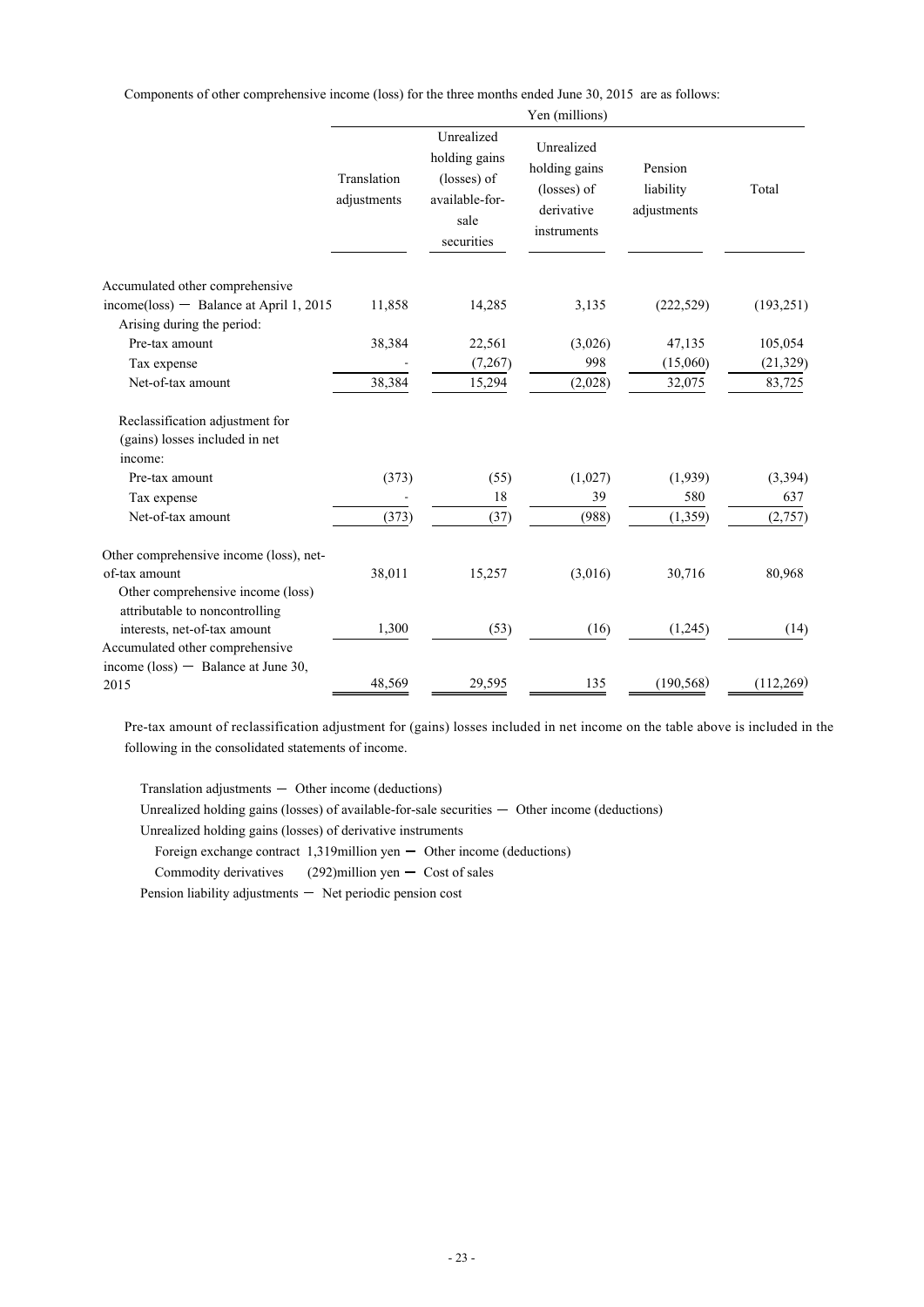### (9) Supplementary Information

Net periodic benefit costs of the defined benefit pension plan for the three months ended June 30, 2016 and 2015 are a loss of 190 million yen and a gain of 5,501 million yen, respectively.

Foreign exchange gains included in other income for the three months ended June 30, 2016 and 2015 are 1,883 million yen and 2,577 million yen.

Included in other deductions for the three months ended June 30, 2016 and 2015 are as follows:

|                                                                                                                           | Yen (millions)             |      |  |
|---------------------------------------------------------------------------------------------------------------------------|----------------------------|------|--|
|                                                                                                                           | Three months ended June 30 |      |  |
|                                                                                                                           | 2016                       | 2015 |  |
| Expenses associated with the implementation of the early retirement<br>programs in the domestic and overseas subsidiaries | 543                        | 192  |  |
| Write-down of investment securities                                                                                       | 31                         |      |  |

Included in provision for income taxes for the three months ended June 30, 2015 was an income tax benefit (gain) associated with decreases in valuations allowance on deferred tax assets of 17,039 million yen in Panasonic Corporation on consolidation. This change in the judgement is a result of applying the consolidated tax system resolved on July 29, 2015 by Panasonic's Board of Directors.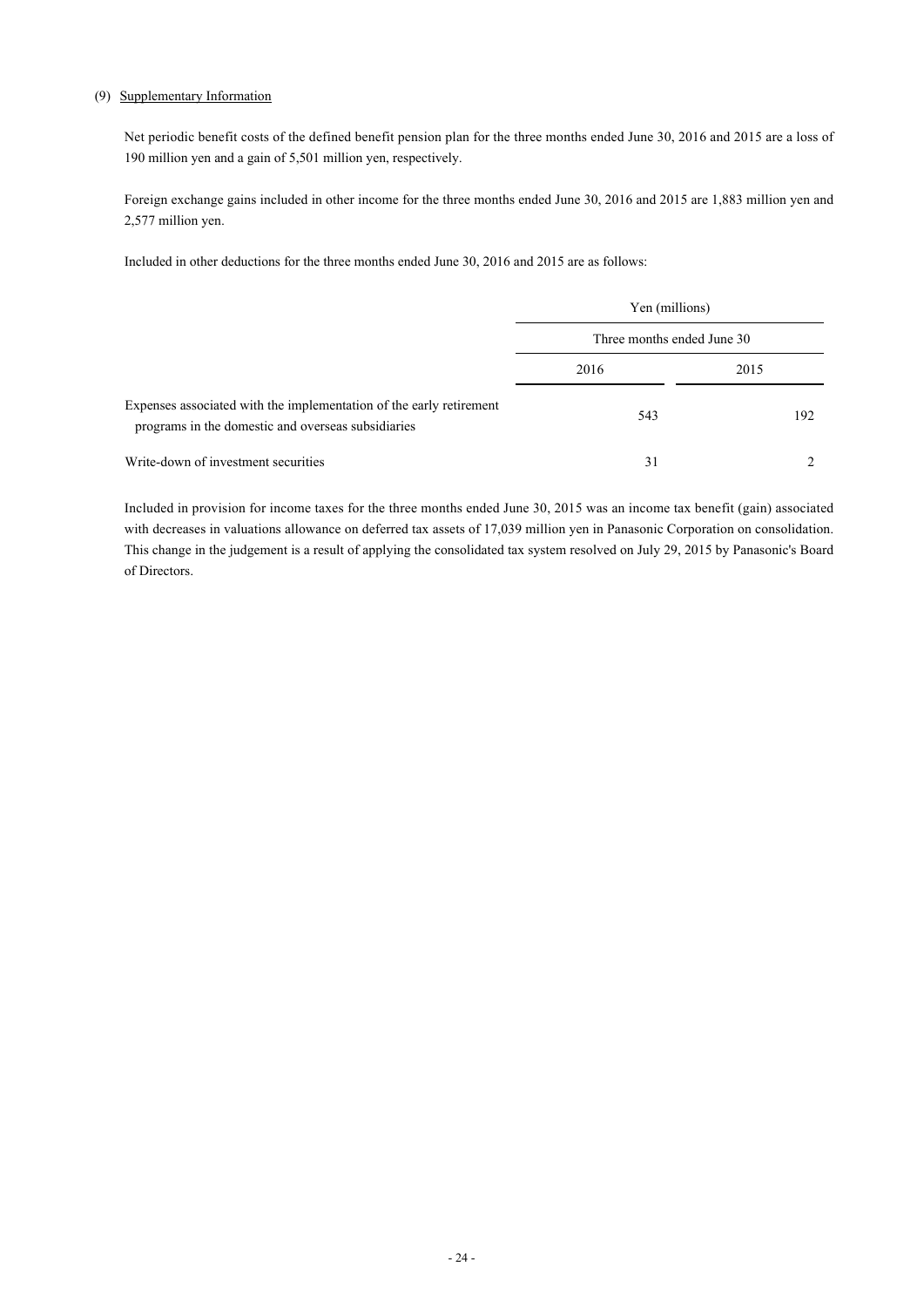### (10) Fair Value

ASC 820, "Fair Value Measurements and Disclosures" defines fair value and establishes a fair value hierarchy that prioritizes the inputs to valuation techniques used to measure fair value. The three levels of the fair value hierarchy are as follows:

- Level 1 Quoted prices (unadjusted) in active markets for identical assets.
- Level 2 Quoted prices for similar assets or liabilities in active markets, quoted prices for identical or similar assets or liabilities in markets that are not active, inputs other than quoted prices that are observable, and inputs that are derived principally from or corroborated by observable market data by correlation or other means.
- Level 3 ― Unobservable inputs for the asset or liability.

#### *Assets and liabilities measured at fair value on a recurring basis*

The following table presents assets and liabilities that are measured at fair value on a recurring basis at June 30 and March 31, 2016:

|                                     | Yen (millions)<br>June 30, 2016 |         |         |        |
|-------------------------------------|---------------------------------|---------|---------|--------|
|                                     |                                 |         |         |        |
|                                     | Level 1                         | Level 2 | Level 3 | Total  |
| Assets:                             |                                 |         |         |        |
| Available-for-sale securities:      |                                 |         |         |        |
| Equity securities                   | 73,224                          |         |         | 73,224 |
| Corporate and government bonds      |                                 | 2,572   |         | 2,572  |
| Other debt securities               |                                 | 2       |         | 2      |
| Total available-for-sale securities | 73,224                          | 2,574   |         | 75,798 |
| Derivatives:                        |                                 |         |         |        |
| Foreign exchange contracts          |                                 | 9,709   |         | 9,709  |
| Cross currency swaps                |                                 | 10      |         | 10     |
| Commodity futures                   | 7,830                           | 5,331   |         | 13,161 |
| Total derivatives                   | 7,830                           | 15,050  |         | 22,880 |
| Liabilities:                        |                                 |         |         |        |
| Derivatives:                        |                                 |         |         |        |
| Foreign exchange contracts          |                                 | 17,451  |         | 17,451 |
| Cross currency swaps                |                                 | 32      |         | 32     |
| Commodity futures                   | 14,664                          | 4,801   |         | 19,465 |
| Total derivatives                   | 14,664                          | 22,284  |         | 36,948 |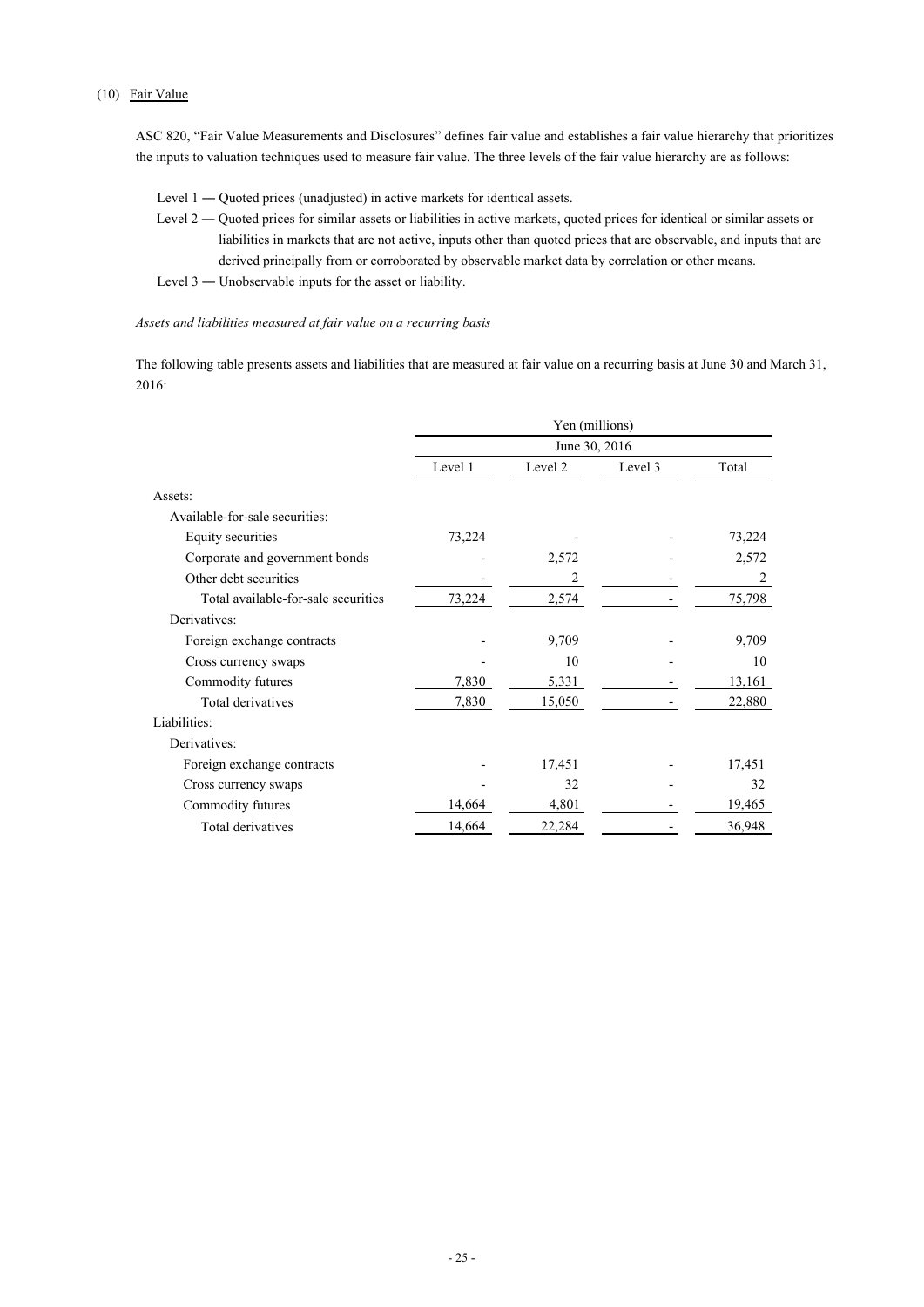|                                     | Yen (millions) |         |         |        |
|-------------------------------------|----------------|---------|---------|--------|
|                                     | March 31, 2016 |         |         |        |
|                                     | Level 1        | Level 2 | Level 3 | Total  |
| Assets:                             |                |         |         |        |
| Available-for-sale securities:      |                |         |         |        |
| Equity securities                   | 83,740         |         |         | 83,740 |
| Corporate and government bonds      |                | 2,566   |         | 2,566  |
| Other debt securities               |                | 2       |         | 2      |
| Total available-for-sale securities | 83,740         | 2,568   |         | 86,308 |
| Derivatives:                        |                |         |         |        |
| Foreign exchange contracts          |                | 6,014   |         | 6,014  |
| Commodity futures                   | 6,571          | 5,619   |         | 12,190 |
| Total derivatives                   | 6,571          | 11,633  |         | 18,204 |
| Liabilities:                        |                |         |         |        |
| Derivatives:                        |                |         |         |        |
| Foreign exchange contracts          |                | 4,822   |         | 4,822  |
| Cross currency swaps                |                | 35      |         | 35     |
| Commodity futures                   | 14,448         | 3,952   |         | 18,400 |
| Total derivatives                   | 14,448         | 8,809   |         | 23,257 |

The Company's existing marketable equity securities and commodity futures are included in Level 1, which are valued using an unadjusted quoted market price in active markets with sufficient volume and frequency of transactions.

Level 2 available-for-sale securities include all debt securities, which are valued using inputs other than quoted prices that are observable. Level 2 derivatives including foreign exchange contracts and commodity futures are valued using quotes obtained from brokers, which are periodically validated by pricing models using observable market inputs, such as foreign currency exchange rates and market prices for commodity futures.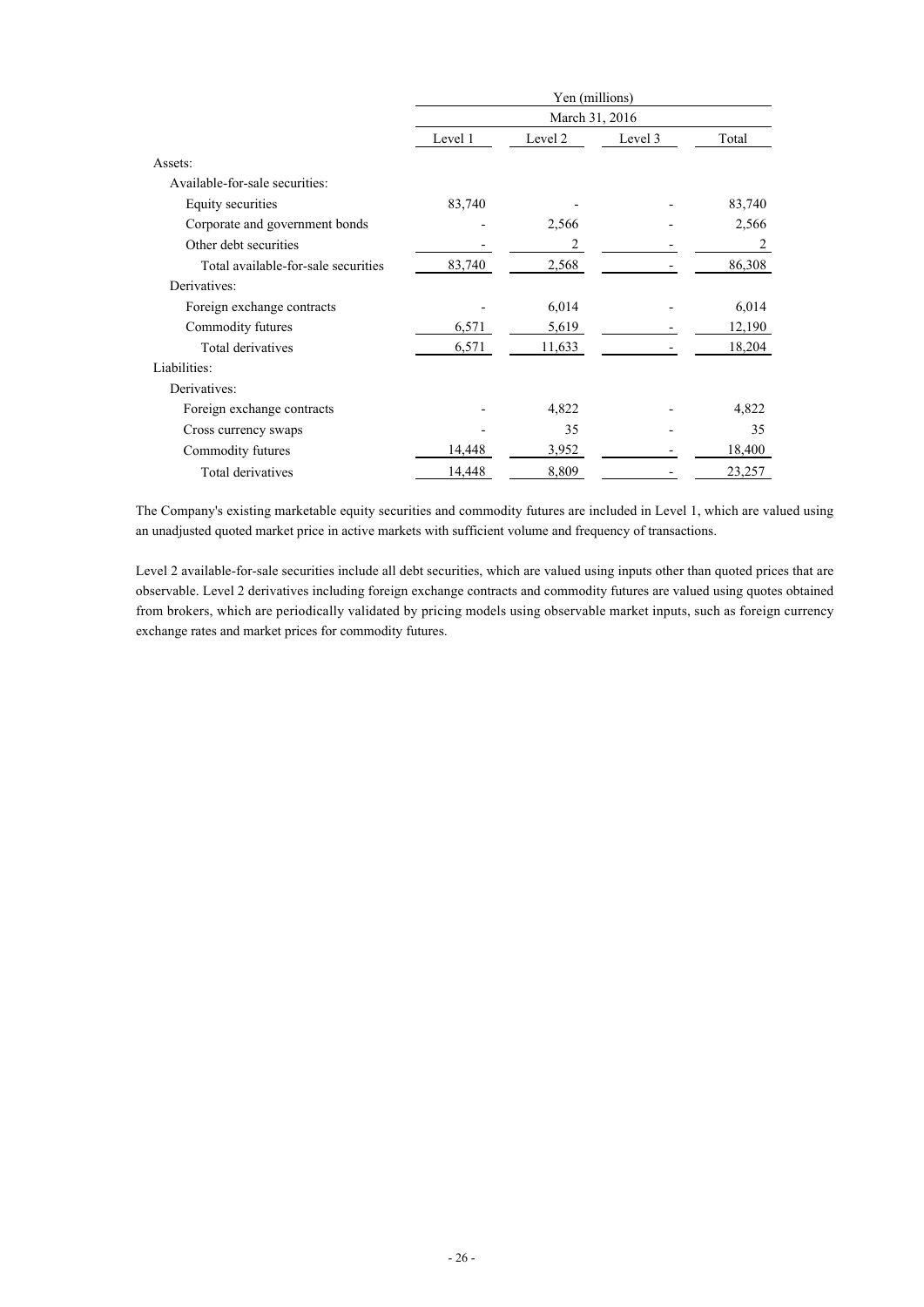#### *Assets and liabilities measured at fair value on a nonrecurring basis*

For the three months ended June 30, 2016 and 2015, there were no circumstances that required any significant assets and liabilities that are not measured at fair value on an ongoing basis to be measured and recognized at fair value.

The fair value of financial instruments

The following methods and assumptions were used to estimate the fair value of each class of financial instruments for which it is practicable to estimate that value:

#### *Available-for-sale securities*

The carrying amount is equal to the fair value which is estimated based on quoted market prices or other observable inputs. The fair value is also described in Note 3.

#### *Long-term debt, including current portion*

The fair value of long-term debt is estimated based on quoted market prices or the present value of future cash flows using appropriate current discount rates. The Company classified long-term debt in Level 2. The carrying amount and fair value at June 30, 2016 are 712,089 million yen and 730,926 million yen, respectively. The carrying amount and fair value at March 31, 2016 are 713,642 million yen and 731,002 million yen, respectively.

#### *Derivative financial instruments*

The fair value of derivative financial instruments is estimated based on unadjusted market prices or quotes obtained from brokers, which are periodically validated by pricing models using observable inactive market inputs.

#### *Advances*

The fair value of advances is estimated based on the present value of future cash flows using appropriate current discount rates. The Company classified advances in Level 2. The following table excludes advances for which carrying amount approximates fair value.

*Financial instruments other than those listed above (such as Cash and cash equivalents, Time deposits, Trade receivables, Short-term debt, Trade payables, Accrued expenses)*

The carrying amount approximates fair value because of the short maturity of these instruments.

### *Limitations*

Fair value estimates are made at a specific point in time, based on relevant market information and information about the financial instruments. These estimates are subjective in nature and involve uncertainties and matters of significant judgments and therefore cannot be determined with precision. Changes in assumptions could significantly affect the estimates.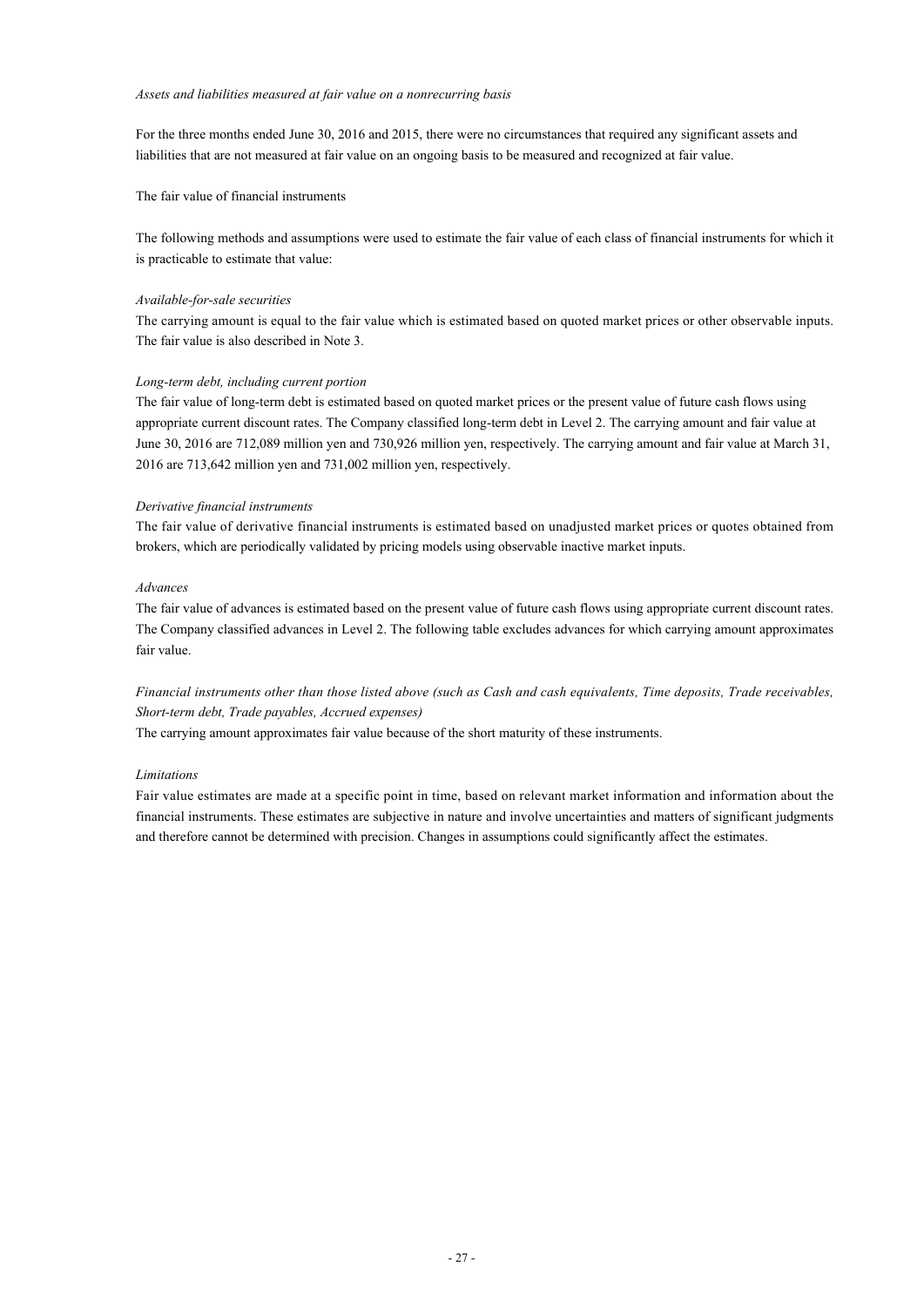### (11) Commitments and Contingent Liabilities

The Company provides guarantees to third parties mainly on bank loans provided to associated companies and customers. The guarantees are made to enhance their credit. For each guarantee provided, the Company is required to perform under the guarantee if the guaranteed party defaults on a payment. Also, the Company sold certain trade receivables to independent third parties, some of which are with recourse. If the collectibility of those receivables with recourse becomes doubtful, the Company is obligated to assume the liabilities. At June 30, 2016, the maximum amount of undiscounted payments the Company would have to make in the event of default was 27,575 million yen. The carrying amount of the liabilities recognized for the Company's obligations as a guarantor under those guarantees at June 30, 2016 was immaterial.

In connection with the sale and lease back of certain machinery and equipment, the Company guarantees a specific value of the leased assets. For each guarantee provided, the Company is required to perform under the guarantee if certain conditions are met during or at the end of the lease term. At June 30, 2016, the maximum amount of undiscounted payments the Company would have to make in the event that these conditions were met was 533 million yen. The carrying amount of the liabilities recognized for the Company's obligations as guarantors under those guarantees at June 30, 2016 was immaterial.

The Company and certain subsidiaries are under the term of leasehold interest contracts for land of domestic factories and have obligations for restoration upon their leaving. The asset retirement obligations cannot be reasonably estimated because the durations of use of the leased assets are not specified and there are no plans to undertake relocation in the future. Therefore, the Company did not recognize asset retirement obligations.

The Company and certain of its subsidiaries are subject to a number of legal proceedings including civil litigations related to trade, tax, products or intellectual properties, or governmental investigations. The Company has been dealing with the various litigations and investigations. Depending upon the outcome of these different proceedings, the Company and certain of its subsidiaries may be subject to an uncertain amount of fines, and accordingly the Company has accrued for certain probable and reasonable estimated amounts for the fines.

Since November 2007, the Company and MT Picture Display Co., Ltd. (MTPD), a subsidiary of the Company, have been subjected to investigations by government authorities, including the Japan Fair Trade Commission (JFTC) and the European Commission, in respect of alleged antitrust violations relating to cathode ray tubes (CRTs). MTPD and its three subsidiaries appealed the Tokyo High Court to revoke the decisions of the Japan Fair Trade Commission, including the fine assessed in 2010, but the court rendered the judgment to reject the appeal in April, 2016. MPTD and the subsidiaries appealed to the Supreme Court of Japan. For the year ended March 31, 2013, the Company and MTPD received notification of a European Commission Decision in violation of EU competition law and appealed to the European General Court against the decision because the Company believes this decision is factually and legally erroneous as it applies to the Company and MTPD. In September 2015, the European General Court rendered the judgment to accept some of the arguments but reject the other arguments made by the Company and MTPD. The Company appealed to the European Court of Justice. In July 2016, the European Court of Justice issued the order dismissing the Company's appeal, and the sanction against the Company became final. Since June 2012, the Company and Sanyo Electric Co., Ltd., a subsidiary of the Company, have been subjected to investigations by the European Commission, in respect of alleged antitrust violations relating to the rechargeable battery, and also subject to relevant litigations in the US and Europe. Other than those above, there are a number of legal actions against the Company and certain subsidiaries. Management is of the opinion that damages, if any, resulting from these actions, will not have a material effect on the Company's consolidated financial statements.

The ability to predict the outcome of these actions and proceedings is difficult to assess given that certain of the investigations and legal proceedings are still at an early stage, present novel legal theories, involve a large number of parties or taking place in jurisdictions outside of Japan where the laws are complex or unclear. Accordingly, the Company is unable to estimate the losses or range of losses for the actions and proceedings where there is only a reasonable possibility that a loss exceeding amounts already recognized may have been incurred.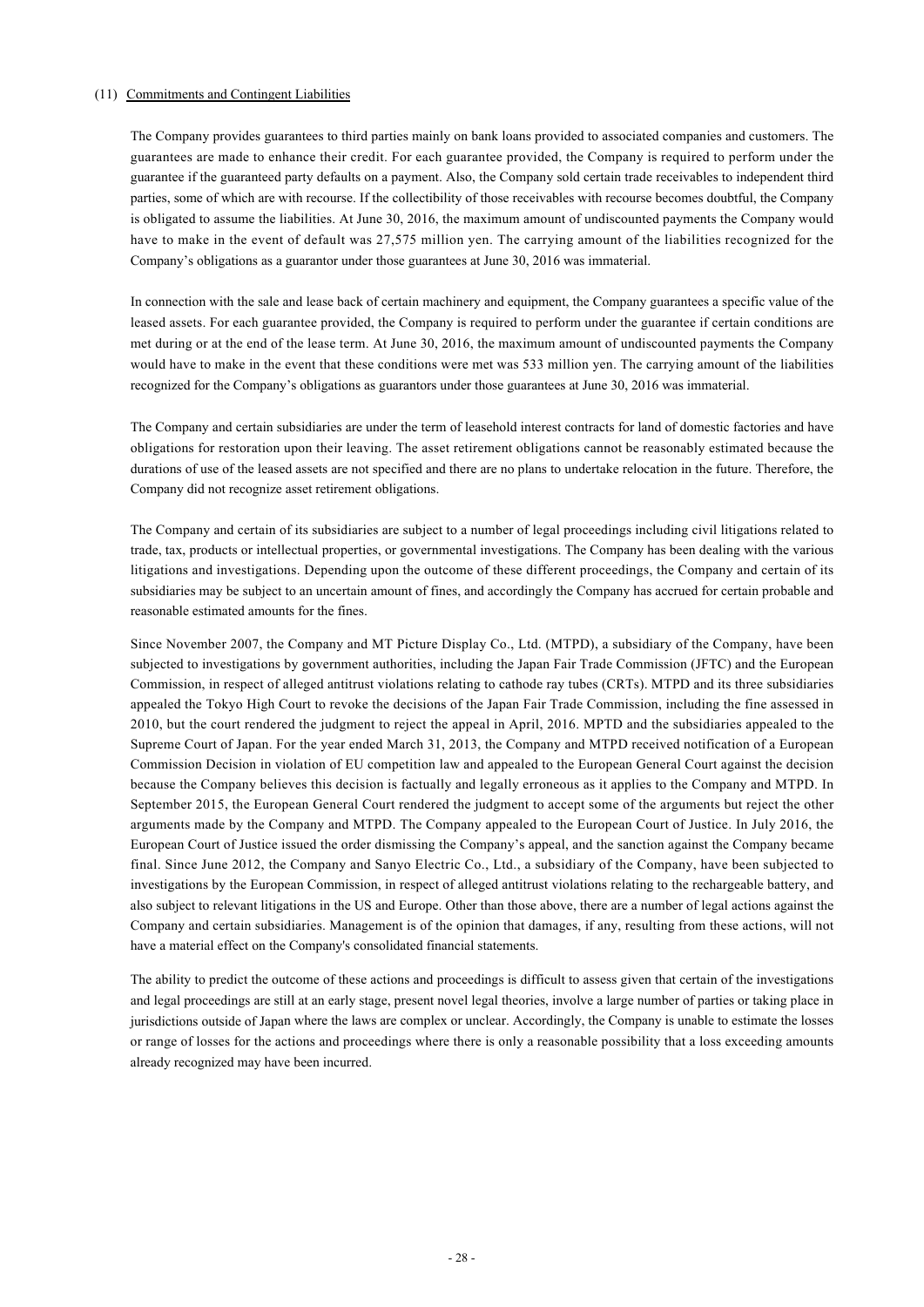### (12) Segment Information

In accordance with the provisions of ASC 280, "Segment Reporting," the segments reported below are the components of the Company for which separate financial information is available that is evaluated regularly by the chief operating decision maker of the Company in deciding how to allocate resources and in assessing performance.

"Appliances" is comprised of developing, manufacturing, selling and providing services of products such as air-conditioners, TVs, refrigerators, washing machines, personal-care products, microwave ovens, home audio equipment, video equipment, vacuum cleaners, rice cookers, bicycles, showcases, large-sized air-conditioners, compressors and fuel cells.

"Eco Solutions" is comprised of developing, manufacturing, selling and providing services of products such as lighting fixtures, lamps, wiring devices, solar photovoltaic systems, water-related products, interior furnishing materials, ventilation and airconditioning equipment, air purifiers, and nursing-care-related products.

"AVC Networks" is comprised of developing, manufacturing, selling and providing services of products such as aircraft inflight entertainment systems, PCs and tablets, projectors, digital cameras, surveillance cameras, social infrastructure systems equipment, fixed phones, and mobile phones.

"Automotive & Industrial Systems" is comprised of developing, manufacturing, selling and providing services of products such as car-use-multimedia-related equipment, electrical components, lithium-ion batteries, automotive batteries, dry batteries, electronic components, automation controls, electric motors, semiconductors, electronic materials, LCD panels, electroniccomponent-mounting machines and welding equipment.

"Other" consists of PanaHome Corporation and others.

As of April 1 2016, there were some changes in the structure of its internal organization of the reportable segments. Accordingly, segment information for the three months ended June 30, 2015 has been reclassified to conform to the presentation at April 1, 2016.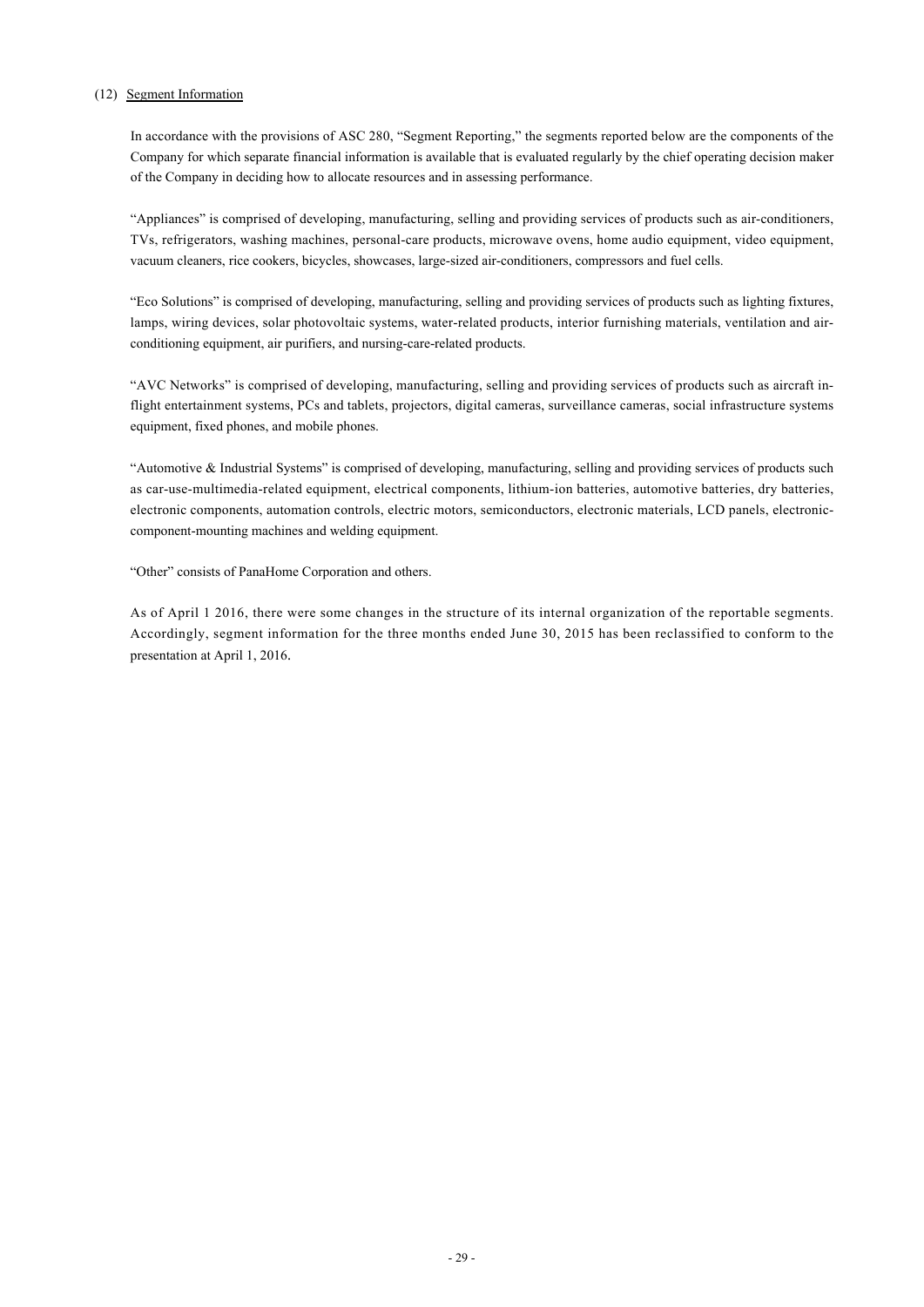### By Segment:

Information by segment for the three months ended June 30, 2016 and 2015 is shown in the tables below.

|                                  | Yen (millions)             |            |  |
|----------------------------------|----------------------------|------------|--|
|                                  | Three months ended June 30 |            |  |
|                                  | 2016                       | 2015       |  |
| Sales:                           |                            |            |  |
| Appliances:                      |                            |            |  |
| Customers                        | 553,390                    | 541,461    |  |
| Intersegment                     | 62,941                     | 65,074     |  |
| Total                            | 616,331                    | 606,535    |  |
| Eco Solutions:                   |                            |            |  |
| Customers                        | 297,077                    | 309,273    |  |
| Intersegment                     | 53,132                     | 56,728     |  |
| Total                            | 350,209                    | 366,001    |  |
| <b>AVC</b> Networks:             |                            |            |  |
| Customers                        | 221,406                    | 247,122    |  |
| Intersegment                     | 28,450                     | 28,499     |  |
| Total                            | 249,856                    | 275,621    |  |
| Automotive & Industrial Systems: |                            |            |  |
| Customers                        | 586,529                    | 655,025    |  |
| Intersegment                     | 30,826                     | 41,622     |  |
| Total                            | 617,355                    | 696,647    |  |
| Other:                           |                            |            |  |
| Customers                        | 115,426                    | 117,438    |  |
| Intersegment                     | 1,571                      | 2,052      |  |
| Total                            | 116,997                    | 119,490    |  |
| Eliminations and Adjustments:    |                            |            |  |
| Customers                        | (25,315)                   | (12, 476)  |  |
| Intersegment                     | (176, 920)                 | (193, 975) |  |
| Total                            | (202, 235)                 | (206, 451) |  |
| Consolidated total               | 1,748,513                  | 1,857,843  |  |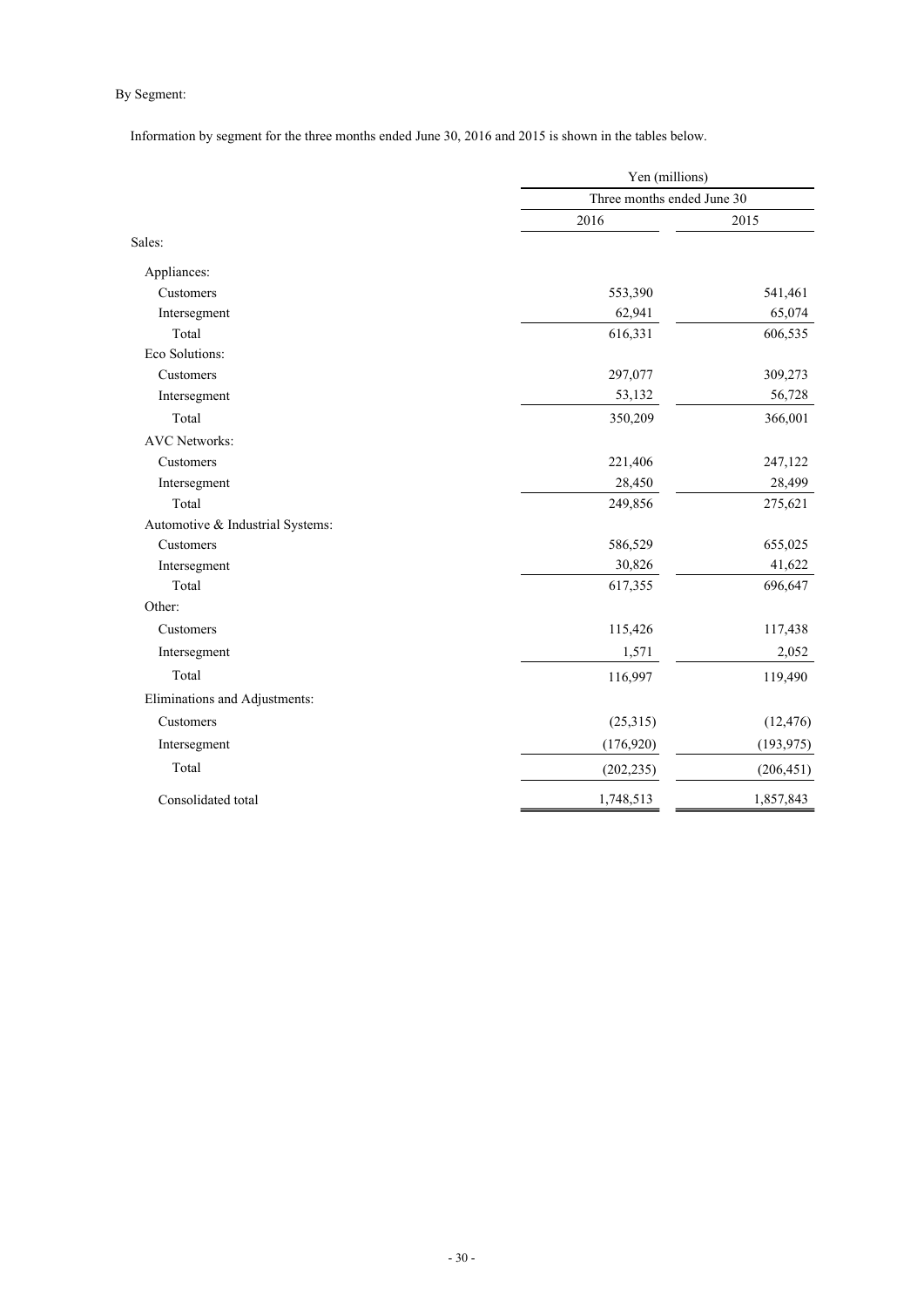|                                         | Yen (millions)<br>Three months ended June 30 |           |
|-----------------------------------------|----------------------------------------------|-----------|
|                                         |                                              |           |
|                                         | 2016                                         | 2015      |
| Segment profit (loss):                  |                                              |           |
| Appliances                              | 44,356                                       | 25,796    |
| Eco Solutions                           | 4,988                                        | 9,716     |
| <b>AVC Networks</b>                     | 12,853                                       | 5,851     |
| Automotive & Industrial Systems         | 18,236                                       | 34,214    |
| Other                                   | (3,515)                                      | (1,316)   |
| Eliminations and Adjustments            | (9,986)                                      | 2,297     |
| Total segment profit                    | 66,932                                       | 76,558    |
| Interest income                         | 3,751                                        | 5,930     |
| Dividends received                      | 1,318                                        | 1,058     |
| Other income                            | 4,588                                        | 9,702     |
| Interest expense                        | (3,159)                                      | (4,656)   |
| Impairment losses of long-lived assets  | (169)                                        | (1,020)   |
| Other deductions                        | (14, 426)                                    | (14, 897) |
| Consolidated income before income taxes | 58,835                                       | 72,675    |

The measure of segment profit of each reportable segment was changed, from sales minus cost of sales and selling, general and administrative expenses which was the previous measure, to above-mentioned profit plus other income (deductions) excluding financial income (expenses) and exchange gains (losses) in fiscal 2017. The segment profit of each reportable segment in fiscal 2016 has been restated to conform to the new measurement used in fiscal 2017

The figures in "Eliminations and Adjustments" include revenues and expenses which are not attributable to any reportable segments for the purpose of evaluating operating results of each segment, consolidation adjustments, and eliminations of intersegment transactions in addition to the eliminations of other income (deductions) which are part of each segment profit.

Adjustments to segment sales to customers for the three months ended June 30, 2016 and 2015 mainly include price differences between sales prices to external customers and the internal sales prices adopted for performance measurement purposes for the sales of certain consumer products through sales departments, and consolidation adjustments for sales price of a deduction of 1,559 million yen and an addition of 11,238 million yen, respectively. Adjustments also include the sales of certain associated companies under the equity method, amounting to a deduction of 23,449 million yen and a deduction of 23,694 million yen, respectively, included in segment sales solely for the purpose of assessing segment performance.

Adjustments to segment profit for the three months ended June 30, 2016 and 2015 include profit (loss) of corporate headquarters and sales departments of certain consumer products amounting a profit of 8,287 million yen and a profit of 13,370 million yen, respectively. Consolidation adjustments also include amortization of certain finite-lived intangible assets and differences in accounting standards in addition to the eliminations of other income (deductions) which are part of each segment profit, amounting to a loss of 18,273 million yen and a loss of 11,073 million yen, respectively.

Transfers between business segments are made at arms-length prices. There is no material concentration of sales to a single external major customer for the three months ended June 30, 2016 and 2015.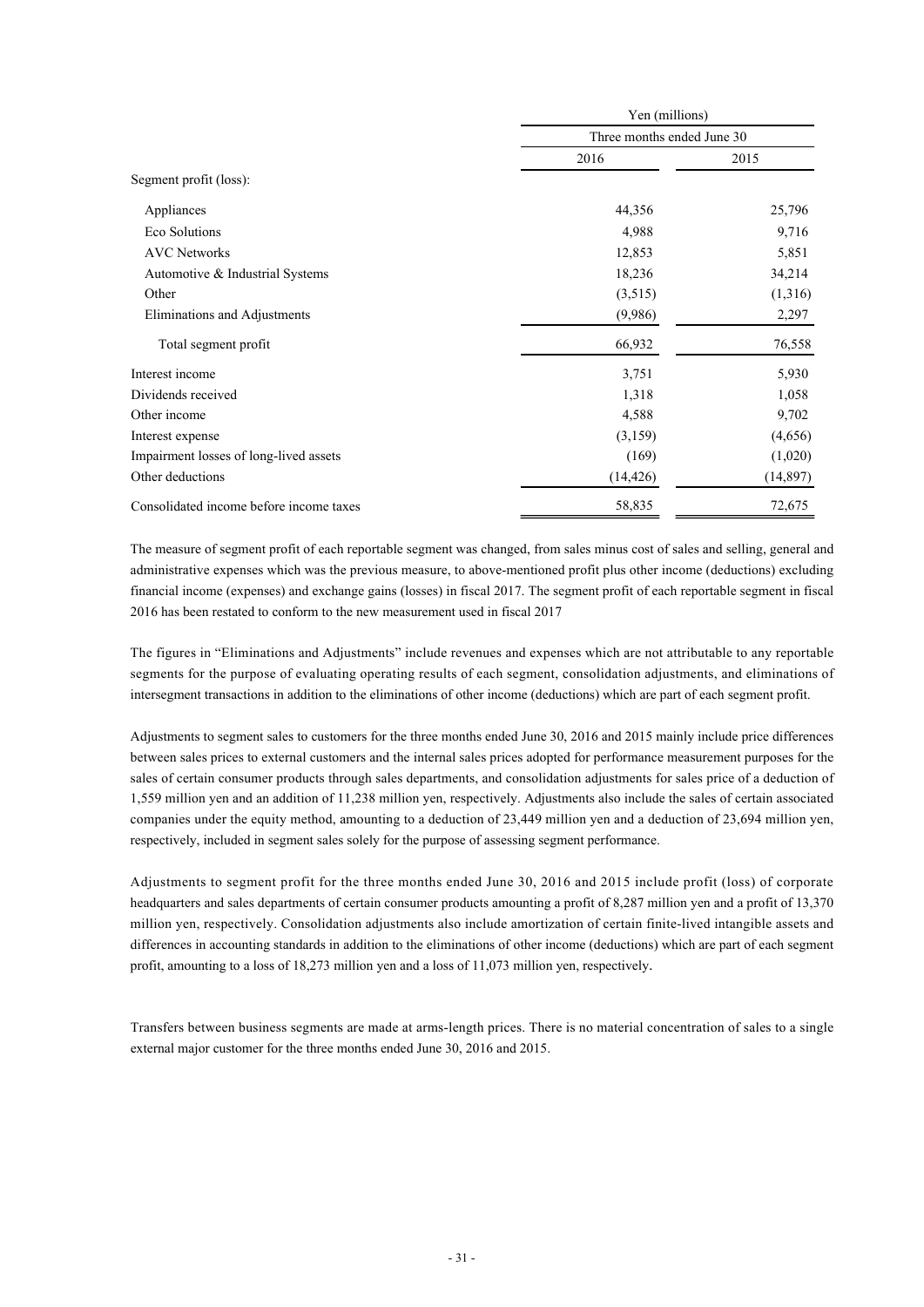### By Geographical Area:

Sales attributed to countries based upon the customer's location for the three months ended June 30, 2016 and 2015 are as follows:

|                                                   | Yen (millions)<br>Three months ended June 30 |           |
|---------------------------------------------------|----------------------------------------------|-----------|
|                                                   |                                              |           |
|                                                   | 2016                                         | 2015      |
|                                                   |                                              |           |
| Sales:                                            |                                              |           |
| Japan                                             | 804,625                                      | 825,134   |
| North and South America                           | 306,481                                      | 307,478   |
| Europe                                            | 163,663                                      | 169,673   |
| Asia and Others                                   | 473,744                                      | 555,558   |
| Consolidated total                                | 1,748,513                                    | 1,857,843 |
| United States included in North and South America | 278,712                                      | 273,490   |
| China included in Asia and Others                 | 213,073                                      | 264,491   |

Major countries or regions in each location are as follows: North and South America; North America and Latin America Europe; Europe and Africa Asia and Others; Asia, China and Oceania

There are no individually material countries of which should be separately disclosed in North and South America, Europe, and Asia and Others, except for the United States of America and China on sales.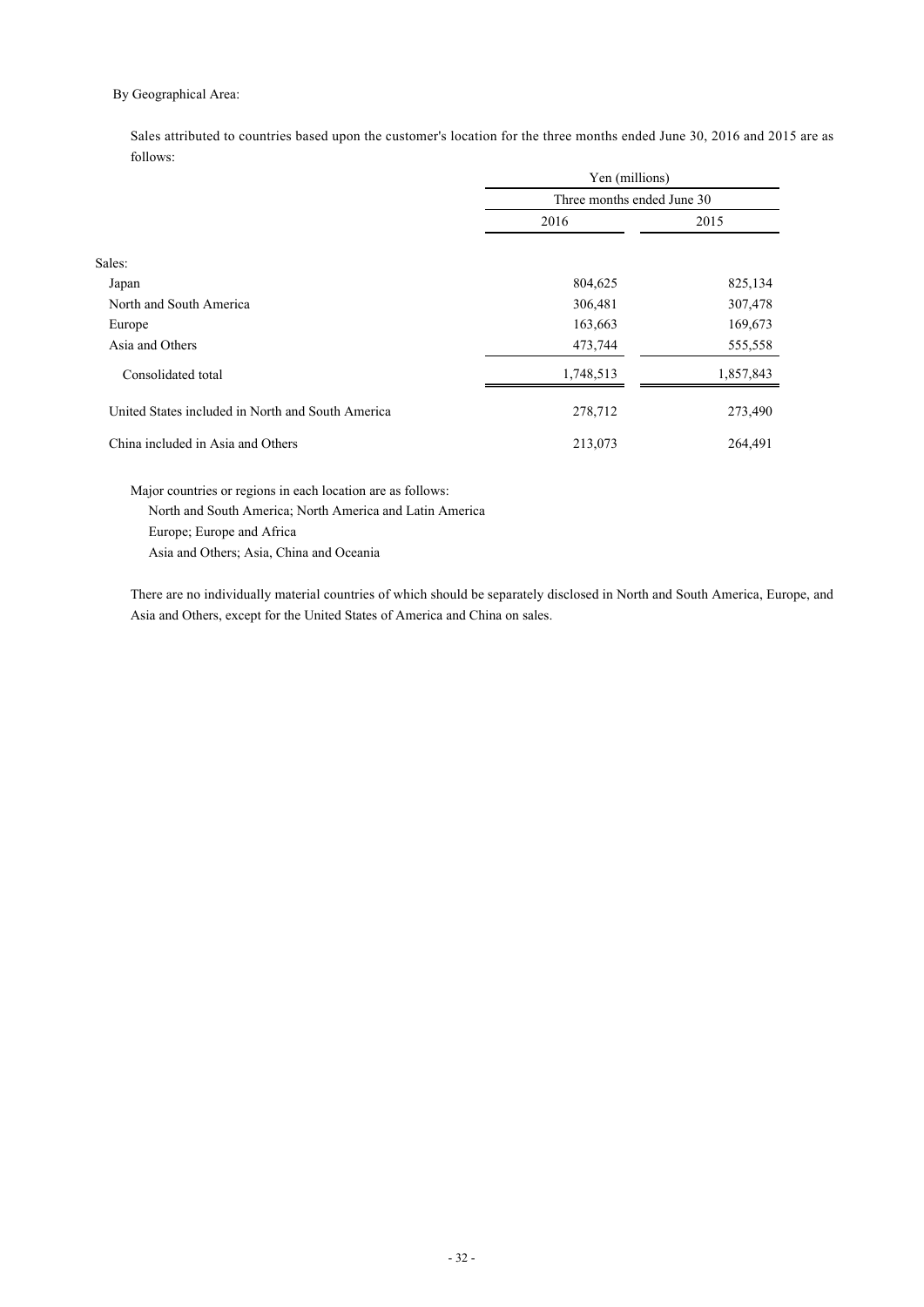### (13) Cash Dividends

On April 28, 2016, the board of directors approved a year-end dividend of 15.0 yen per share, totaling 34,815 million yen on outstanding common stock as of March 31, 2016. The dividends, which became effective on June 3, 2016, were sourced out of retained earnings.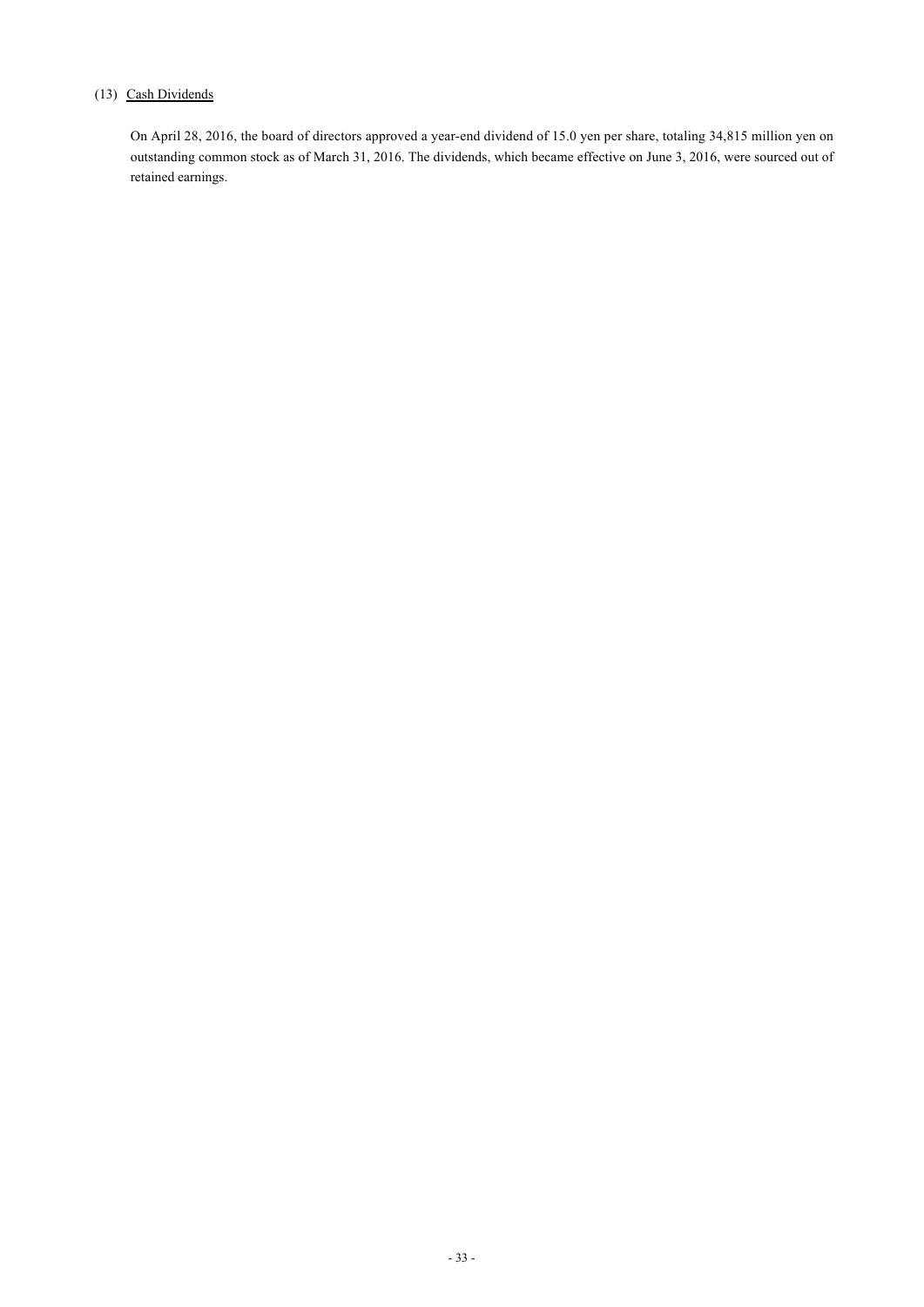### (14) Acquisition

On April 1, 2016, the Company acquired all outstanding shares of Hussmann Parent Inc., which in turn owned all shares of Hussmann Corporation of the United States, and accordingly, obtained control in the two companies and their subsidiaries (hereinafter, collectively including their subsidiaries, referred to as "Hussmann Group") from the acquisition date.

Hussmann Group is in the business of manufacturing, selling, developing and providing services related to commercial-use refrigerated and freezer display cases. This acquisition will enable the combination of Hussmann Group's strengths in customer relationship, maintenance and services with the Company's wide-ranging technology and product lineup. The Company will use this synergy to drive growth and further innovation on a global basis. Hussmann Group will be able to leverage core refrigeration product technology and case platforms including the Company's CO2 systems and foodservice products. Other synergy opportunities include LED's, remote monitoring and other technology platforms that will enhance retail customer's merchandising and consumer connectivity.

The fair value of the provisional consideration paid for the controlling interests of Hussmann Group as of the acquisition date was 141,771 million yen and was paid in cash. Acquisition-related cost was not material.

Assets acquired and liabilities assumed are provisionally reflected in the Company's consolidated balance sheet as of the acquisition date as follows. The Company is currently evaluating the fair values of assets acquired and liabilities assumed at the acquisition date, and therefore the below amounts are subject to change.

|                           | Yen (millions) |
|---------------------------|----------------|
| Cash and cash equivalents | 16,917         |
| Goodwill                  | 91,156         |
| Intangible assets         | 96,733         |
| Other acquired assets     | 51,893         |
| Total assets acquired     | 256,699        |
| Debt                      | 41,371         |
| Deferred tax liabilities  | 31,523         |
| Other assumed liabilities | 42,034         |
| Total liabilities assumed | 114,928        |
| Total net assets acquired | 141,771        |

The total amount of goodwill is included in "Appliances" segment, and is not deductible for tax purpose.

Intangible assets of 67,185 million yen are subject to amortization, which include customer relationship of 62,130 million yen with a 21-year useful life. Intangible assets of 29,548 million yen are not subject to amortization, all of which relates to trade name.

Net sales and income before income taxes of Hussmann Group that are included in the consolidated statements of income for the period ended June 30, 2016 were not material.

Pro forma information has been omitted as the amounts were not material.